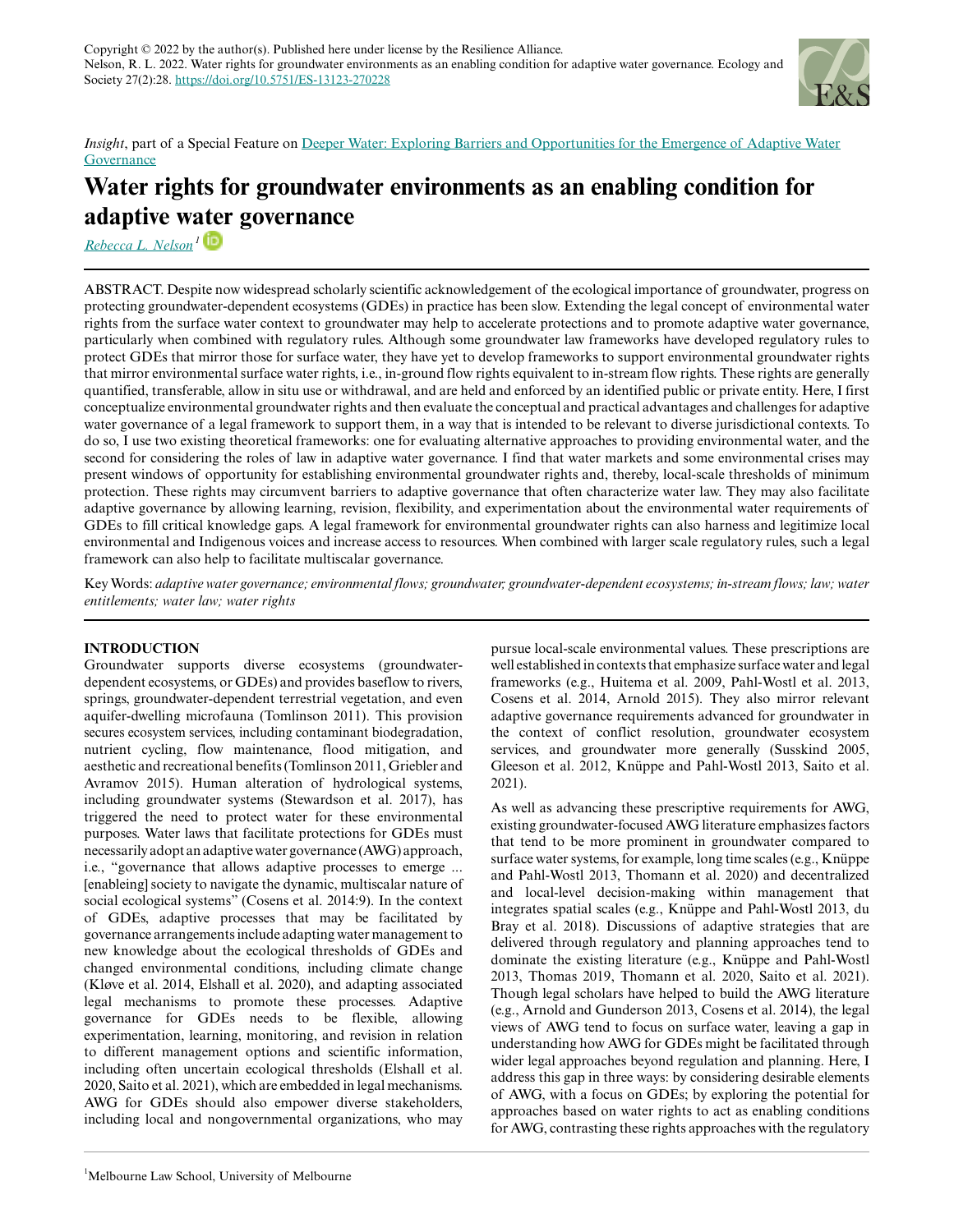approaches that are more commonly discussed; and by exploring how combining both approaches could further facilitate AWG by promoting multiscalar governance and implementing lessons learned from local experimentation.

Globally, the ecological elements of water laws have traditionally focused on protecting streamflows, rather than groundwater, and associated legal mechanisms for streamflows are well established (Le Quesne et al. 2010), although the terminology and legal details vary. Common terms include "environmental water entitlements", "environmental flows", "minimum instream flows", "instream flow water rights", and latterly, "rights for rivers" (Amos 2006, Covell et al. 2017, O'Donnell 2018; *Water Act* 2007 (Commonwealth); together, here termed "environmental water"). These legal mechanisms seek to ensure that there is enough water in rivers to satisfy identified environmental purposes. In some cases, water law-based "rules" based on regulations and plans prevent additional water from being withdrawn; in other cases, legal "rights" to water are acquired and dedicated to environmental purposes. The latter rights approach to protecting environmental surface water tends to be considered more flexible and adaptive than rules (Horne et al. 2017*a*); indeed, water law rules and legal doctrines are notoriously rigid and face political barriers to change and adaptive approaches in diverse jurisdictions (Arnold 2015, Craig 2020, Alexandra 2021).

In at least some jurisdictions, water law and policy have started to recognize the importance of GDEs (Nelson and Quevauviller 2016, Rohde et al. 2017). This recognition has tended to occur through rules that constrain groundwater pumping for consumptive uses so that GDEs can access the water "left behind". Legal development has been slower in relation to what is here termed "environmental groundwater rights", that is, enforceable, transferable, legal rights to a volume or level (or both) of groundwater of specified quality, held by a public or private entity to achieve environmental purposes in a specific location by leaving the water in situ or withdrawing it to apply to ecosystems directly. Such rights would be roughly analogous to surface water environmental rights in some jurisdictions. This approach would both protect water left behind by consumptive users and facilitate acquiring water from existing consumptive users and managing it to meet ecological thresholds.

Scientists recognize that adapting groundwater management to climate change will likely require changes to institutional and regulatory frameworks (Kløve et al. 2014). As water law increasingly recognizes GDEs, the adaptive benefits of rights in the surface water context, relative to rules or a lack of protective mechanisms, warrant investigation in the groundwater context. A rights approach could facilitate adapting to climate change by promoting experimentation and filling knowledge gaps about meeting GDE water requirements as they change with climate change, and piloting local management approaches that may be future candidates for broadly applicable legal rules that are more difficult to introduce and amend than acquiring rights. A rights approach also allows for more direct involvement by local and environmentally motivated nongovernmental organizations, who hold or manage the rights.

Here, I offer a conceptualization of environmental groundwater rights and evaluate the potential for corresponding laws to promote and play other hypothesized roles in AWG (Cosens et al. 2014), including by combining rights with rules to protect GDEs. This analysis is intended to be relevant to diverse jurisdictions, acting as a foundation for further, jurisdictionspecific investigations. In some jurisdictions, the legal change required to support such rights would be minimal, and rights could support AWG pragmatically by extending well-established legal tools. In other jurisdictions, a rights approach would represent a significant change that may not be feasible or reasonably compatible with existing legal regimes or cultural norms. In searching for ways to promote adaptation and resilience, scholars have pointed to the importance of exploring the untapped potential of existing tools of environmental law (Garmestani et al. 2019) and "bridging existing governance to proposed approaches" (Cosens et al. 2014:5). Rights approaches are one such tool that deserves exploration as an enabling condition that could support AWG for GDEs.

I next provide background, briefly describing: the importance of GDEs and the significance of climate change for groundwater systems; the development of environmental surface water rules and rights; and how corresponding groundwater mechanisms are emerging. I construct an argument from first principles about legal elements necessary for the law to promote AWG for GDEs based on the characteristics of groundwater and GDEs, climate change, and basic lessons from the development of environmental surface water. I then conceptualize an approach to environmental groundwater rights in more detail and discuss how existing legal frameworks might be used or adapted to establish rights in practice. Finally, I position these initial discussions in theoretical context, applying two existing analytical frameworks to evaluate the jurisdictional conditions in which an environmental groundwater rights approach may achieve benefits for AWG that are less likely under a rules-based approach, and to analyze the various roles that a legal framework for environmental groundwater rights could play in AWG. Appendix 1 illustrates the jurisdiction-specific benefits and challenges of the proposed approach to environmental groundwater rights with reference to a current conflict over damage to GDEs brought about by pumping for municipal purposes in Victoria, Australia, a jurisdiction that already provides a basic level of rules-based protection for GDEs.

To ensure accessibility to a wide audience, acknowledging that terminology used in the environmental water context varies significantly around the world, I use accepted jurisdiction-neutral terms unless referring to a specific jurisdiction: "environmental water", "environmental water rights", and "permit" (termed a "license" in some jurisdictions) for the administrative authorization related to a water right (termed an "entitlement" in some jurisdictions).

# **BACKGROUND**

# **Importance of groundwater-dependent ecosystems and the need to experiment and adapt to new knowledge about ecological thresholds**

Groundwater supports terrestrial vegetation; springs, rivers, and wetlands to which it discharges; and subterranean biota (Tomlinson 2011, Rohde et al. 2017). GDEs include high-profile and iconic ecological and landscape features such as the Old Faithful geyser in Yellowstone National Park, Wyoming, USA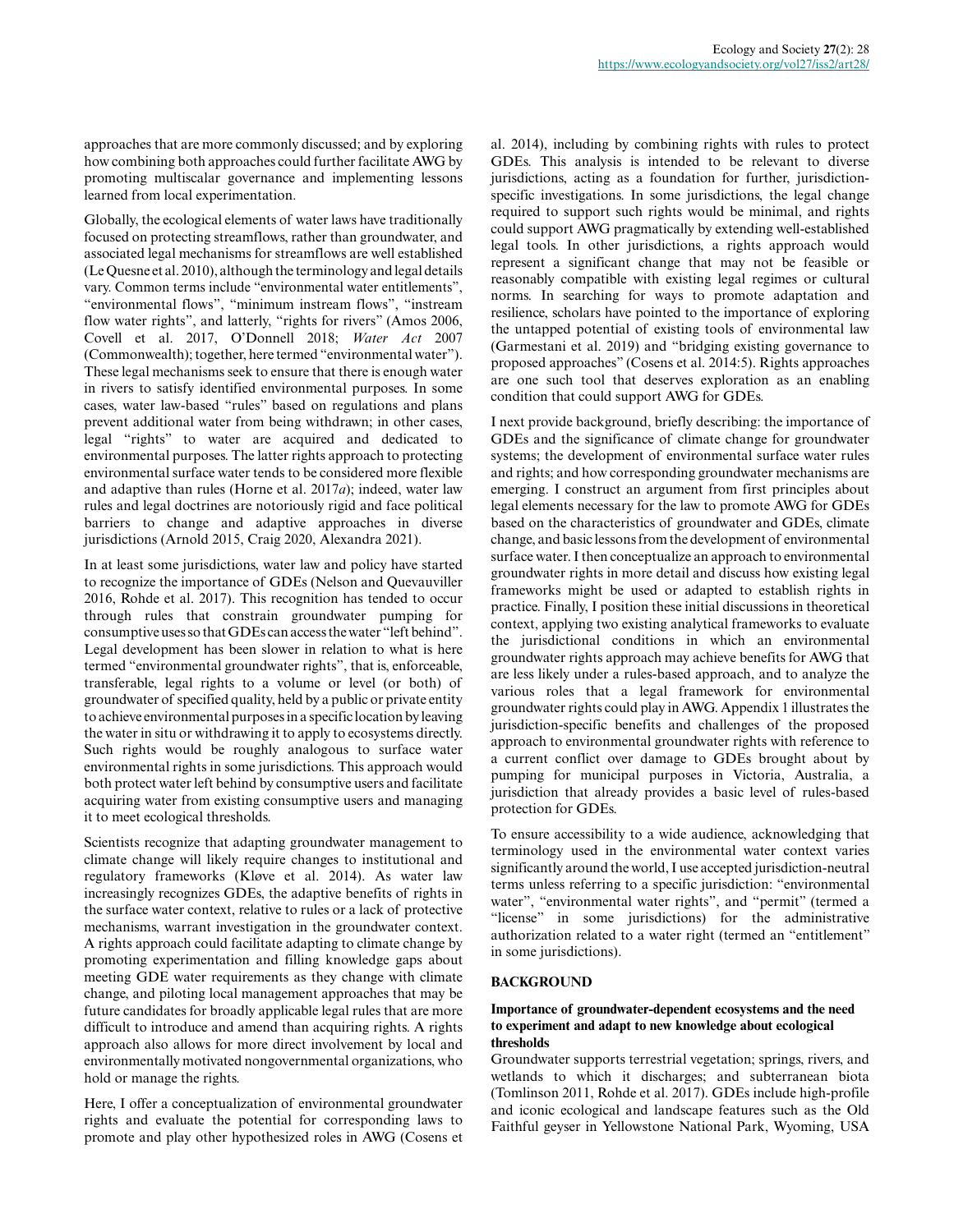(Stevens et al. 2021), Central Europe's groundwater-fed floodplain oak forests (Skiadaresis et al. 2019), and the revered, millennia-old mound springs of Australia's arid Great Artesian basin (Arthington et al. 2020). GDEs are also much more widespread than this list suggests, as shown by large-scale efforts to map the probability of their occurrence across continents, nations, and provinces (Colvin et al. 2003, Howard and Merrifield 2010, Richardson et al. 2011, U.S. Department of Agriculture, Forest Service 2012, Doody et al. 2017).

Groundwater and GDEs support ecosystem services that benefit human communities, including water supply, water purification, flood mitigation, nutrient cycling, drought attenuation, and cultural services (Tomlinson 2011, Griebler and Avramov 2015, Rohde et al. 2017) related to groundwater-dependent species and features, from coho salmon in North America (Larsen and Woelfle-Erskine 2018) to caves in France (Hérivaux and Grémont 2019). Policy interest in an ecosystem services approach to GDEs is increasing (e.g., in China, France, and Australia; Commonwealth Scientific and Industrial Research Organisation 2012, Hérivaux and Grémont 2019, Yang and Liu 2020).

Physically, ecological thresholds for GDEs relate to groundwater levels and quality, including temperature (Tomlinson 2011). However, precisely characterizing groundwater dependence is challenging: data are frequently lacking, and there can be long distances in space and time between actions such as pumping for consumptive purposes and the effects becoming apparent in natural systems (Elshall et al. 2020, Saito et al. 2021). These uncertainties and evolving knowledge highlight the importance of mechanisms for protecting GDEs to adapt in response to new information. Indeed, adaptive systems should promote experimentation that produces the necessary information, for example, facilitating experimenting with protecting different groundwater characteristics (e.g. level, quality) to understand relevant ecological thresholds and how best to meet them.

# **Climate change, groundwater, and adapting management to new circumstances**

Climate change is likely to increase threats to groundwater, GDEs, and groundwater-supported ecosystem services in many ways. These threats include effects on groundwater recharge rates, changes to groundwater quality through mechanisms such as increased seawater intrusion into freshwater aquifers, increased groundwater pumping to counter increasingly variable streamflows, potentially increased evapotranspiration, and changes to afforestation and deforestation that will affect groundwater availability (Kløve et al. 2014, Elshall et al. 2020). However, key research gaps remain, and predicting precise effects in a particular region is difficult (Kløve et al. 2014). Accordingly, protecting GDEs in the climate change context requires adaptive governance to respond to new information about changed groundwater dependence of GDEs (e.g., if evapotranspiration changes), changed groundwater availability for GDEs (e.g., caused by changes to recharge), and changed threats (e.g., increased human groundwater use reducing availability or affecting groundwater quality).

Climate change has already driven management changes to support important GDEs. For instance, in southwest Western Australia, a striking climate shift has significantly reduced recharge, creating policy support for artificially supplementing wetlands and rehydrating cave systems for environmental benefits (Department of Water 2009, Clifton et al. 2010, Department of Water and Environmental Regulation 2021). More generally, decision-making frameworks for adaptive governance to respond to climate change may span resisting, accepting, and intervening responses to direct ecological transformation to ensure ecological resilience (Schuurman et al. 2020). Legal approaches for protecting GDEs should ideally support flexible management options across this spectrum. For example, in some circumstances, local "ecological irrigation" using groundwater pumping is one option for resisting a trajectory of change, maintaining or restoring historical ecosystem processes or features that are considered critical or iconic, are required under a legal conservation mandate, or require active support for a defined period (say, assuming successful future climate change mitigation measures, or for the duration of a temporary nearby groundwaterusing project). Ecological irrigation may also provide a way to directly facilitate ecological adaptation. For example, withdrawn groundwater could support efforts to establish novel ecological conditions that are preferred over those that would emerge via merely accepting change, where those new conditions are intended to become self-sustaining in a climate-changed world but require initial intervention.

# **Implications for adaptive water governance for groundwaterdependent ecosystems**

The foregoing discussion underscores that adaptive legal mechanisms for GDEs should first facilitate monitoring and learning about relevant ecological thresholds and how they change, implementing and revising them through associated legal mechanisms ("learning and revision"); and second, facilitate experimentation and give managers flexibility by providing multiple options to meet these thresholds and address risks to meeting them, including by limiting groundwater pumping for consumptive use or allowing groundwater pumping for local ecological purposes ("experimentation and flexibility"). A third desirable feature relates to barriers to achieving the first two features illuminated by experience in implementing environmental water protections: the need to involve diverse actors such as local nongovernmental organizations ("diverse actors"), which also helps implement a fourth feature desirable for AWG: governance at "multiple scales". Both of these features are discussed below (*Background: Environmental rules and rights for surface water: Adaptive water governance and the benefits of rights-based approaches in the surface water context*). Each of these four features may have varying importance and strike varying barriers in different places and at different times. I next provide background on existing legal approaches to environmental water and the extent to which they support these features. I then explore these factors further in the groundwater context.

# **Environmental rules and rights for surface water**

Legal approaches to protecting surface water for ecosystems provide a framework for considering how legal rules and rights would support AWG for GDEs, considering similarities and differences between surface water and groundwater, and conceiving of environmental groundwater rights in a way that is informed by the surface water experience. Extensive technical and legal literatures describe and analyze protections for streamflows (e.g., Dyson et al. 2008, Arthington 2012, Pahl-Wostl et al. 2013, Covell et al. 2017, Horne et al. 2017*b,* Ziemer et al. 2020). National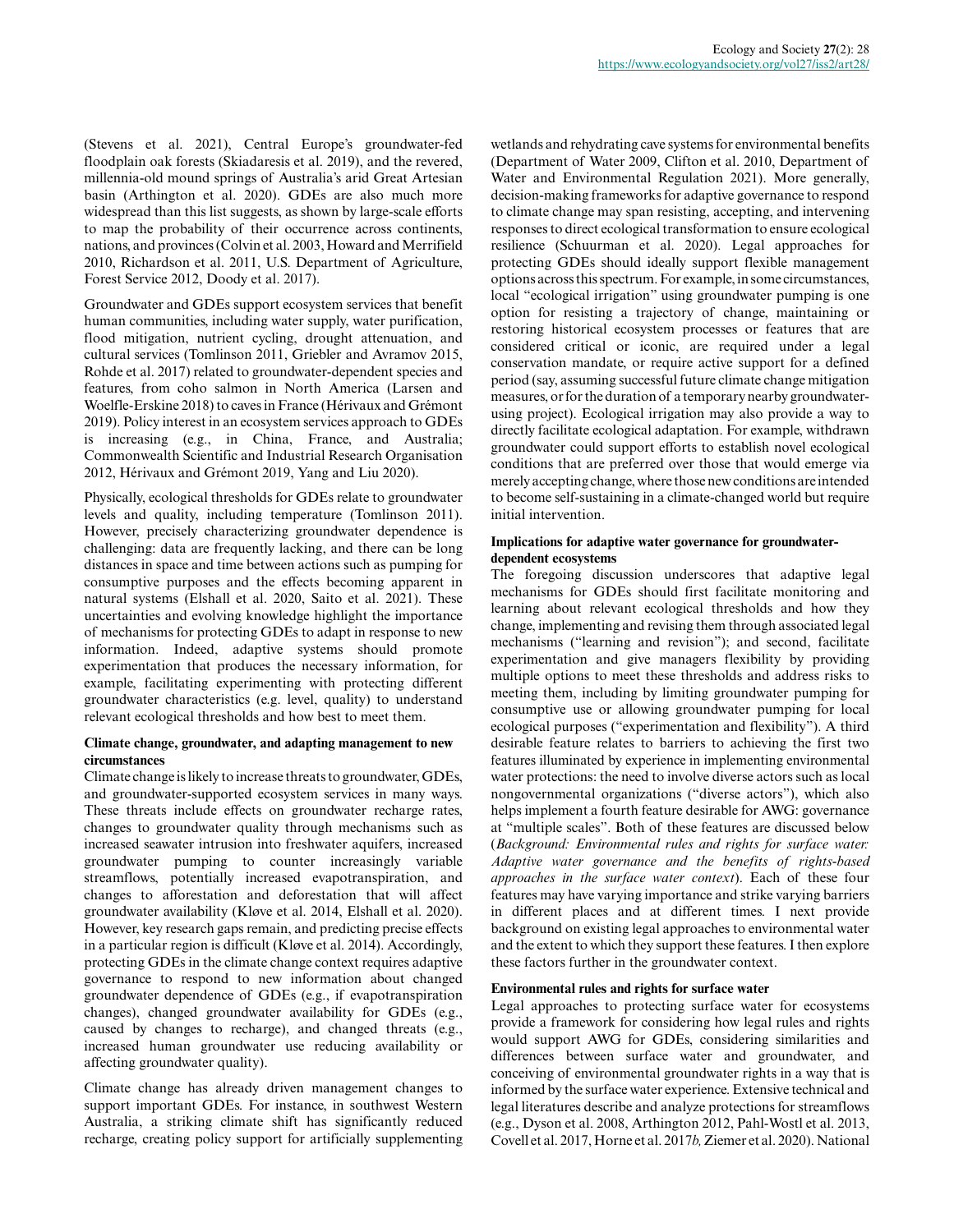and subnational water allocation regimes have created diverse mechanisms that fall into two broad legal categories. The first category of mechanisms "establish[es] a legal right to water for the environment itself" (here termed "rights-based"), and the second "impose[s] conditions on other water users", for example, rules about minimum flows that constrain consumptive use (here termed "rules-based"; Horne et al. 2017*a:*361).

#### *Environmental rules for surface water*

Legal rules for environmental surface water confer a power to manage water in certain ways, limit activities to avoid harming water environments, or both (O'Donnell 2018). Examples are dam operating rules or release requirements, limits on aggregate withdrawals of water for consumptive purposes, and limits on individual applications to divert or transfer water, so that the environment receives the remaining water (rules-based protections).

These rules take different forms depending on the jurisdiction. Australia's "sustainable diversion limits" cap aggregate extractions at the basin and sub-basin scales in the agriculturally important Murray-Darling Basin (Basin Plan 2012 legislation <https://www.legislation.gov.au/Details/F2021C01067>). In many western U.S. states, often undefined public-interest criteria influence whether public agencies approve applications to appropriate or transfer water (Bell and Taylor 2008, Squillace 2020). Granting rivers legal personhood (e.g., New Zealand, India, Colombia, Bangladesh, and Australia; O'Donnell and Talbot-Jones 2018) is a more recent form of rules-based protection, given that, strikingly, these rivers lack rights to their own water (O'Donnell 2020). Rather, compared to holding water rights, legal personhood allows river representatives less direct influence over land-use planning and broader water management (O'Donnell 2020).

#### *Environmental rights for surface water*

By contrast, rights-based mechanisms for environmental surface water typically consist of transferable legal rights, held by or on behalf of the environment, in relation to a quantified volume of water at a particular place (O'Donnell 2013, 2018). Although first established in the United States, they now occur in diverse allocation regimes (e.g., Mexico, Chile, South Africa, Canada, and Australia; O'Donnell 2013, Horne et al. 2017*a*). Various actors may hold these rights, although some jurisdictions restrict eligible holders (Covell et al. 2017, O'Donnell and Garrick 2017).

Legal frameworks for water rights differ around the world, so rights-based mechanisms for environmental surface water look different in different places. For example, the water rights doctrine of prior appropriation applies in most of the western United States (Thompson et al. 2018), creating a system of heterogenous, perpetual water rights. Under conditions of scarcity, rights developed earlier in time are satisfied before "junior" rights developed later in time (Thompson et al. 2018). By contrast, Australian water rights frameworks involve both perpetual and time-limited rights to withdraw water. Water scarcity triggers proportional reductions in seasonal water "allocations", spread equally across all water "entitlements", or across large categories of entitlements (e.g., "high security" and "low security"; Gardner et al. 2018). The holder of a water right in these systems holds a right to use the water subject to conditions, including environment-oriented conditions, and the right may not necessarily amount to a property right (Gardner et al. 2018).

Depending on the jurisdiction, acquiring an environmental water right can involve temporarily leasing or purchasing water rights outright or realizing savings from water efficiency projects (Covell et al. 2017). Using an environmental surface water right may involve leaving it in situ (after releasing it from an on-stream dam, where such exists, or merely constraining consumptive pumping to protect natural flows) or actively pumping and using infrastructure to divert streamflow to target ecosystems, for example, floodplain wetlands (Haas 2008, Murray-Darling Basin Authority 2015, Murray Irrigation 2019). This use can require changes to water rights frameworks, for example, clarifying that in situ use is "beneficial" (Bell and Taylor 2008).

# *Adaptive water governance and the benefits of rights-based approaches in the surface water context*

Rights-based approaches have been characterized as more flexible and adaptive than rules-based mechanisms (Horne et al. 2017*a*). As a generalization, environmental surface water rights allow both in situ use and diversion for ecological use, promoting experimentation and flexibility in meeting ecological thresholds, whereas rules-based mechanisms typically envision in situ ecological use only. In addition, rights are held by an identified public or private entity that manages and may enforce them, diffusing power beyond government. Because politics can obstruct actions to defend dependent ecosystems, particularly during drought (O'Donnell 2012, Horne et al. 2017*a*), it is advantageous for holders of environmental water to have some independence from government to reduce the likelihood of political barriers to management adaptations. Private parties, public-private partnerships, and specially created independent statutory entities all have some element of independence. Some actors may receive the support of formal advisory groups and a legislated funding source or tax benefits for water rights donors (O'Donnell and Talbot-Jones 2018, Ziemer et al. 2020). In directly involving these diverse actors, rights-based approaches contrast with the dependence of rules-based mechanisms on action by public agencies that may be more politically constrained. Experience shows that political context can render rules-based protections more vulnerable to change that compromises the meeting of ecological thresholds, or can lead to a lack of enforcement or simply non-enactment in response to pressures to maintain or increase consumptive allocations (Le Quesne et al. 2010, O'Donnell and Garrick 2017). Nongovernmental actors may also be more open to experimentation than more typically risk-averse governments.

#### *Combining rules and rights for environmental surface water for a multiscalar approach*

Rights- and rules-based approaches may coexist. In Australia's Murray-Darling Basin, the use of agricultural water rights "recovered" (bought back) for environmental purposes is subject to participatory prioritization processes, management, monitoring, and reporting under legal rules contained in a statutory basinscale plan (Basin Plan 2012 legislation [https://www.legislation.](https://www.legislation.gov.au/Details/F2021C01067) [gov.au/Details/F2021C01067](https://www.legislation.gov.au/Details/F2021C01067)). Other regimes provide for environmental surface water rights under a state- or basin-scale water plan (e.g., Washington state: Schromen-Wawrin 2013; Idaho: Covell et al. 2017). Conceiving of rights within a planned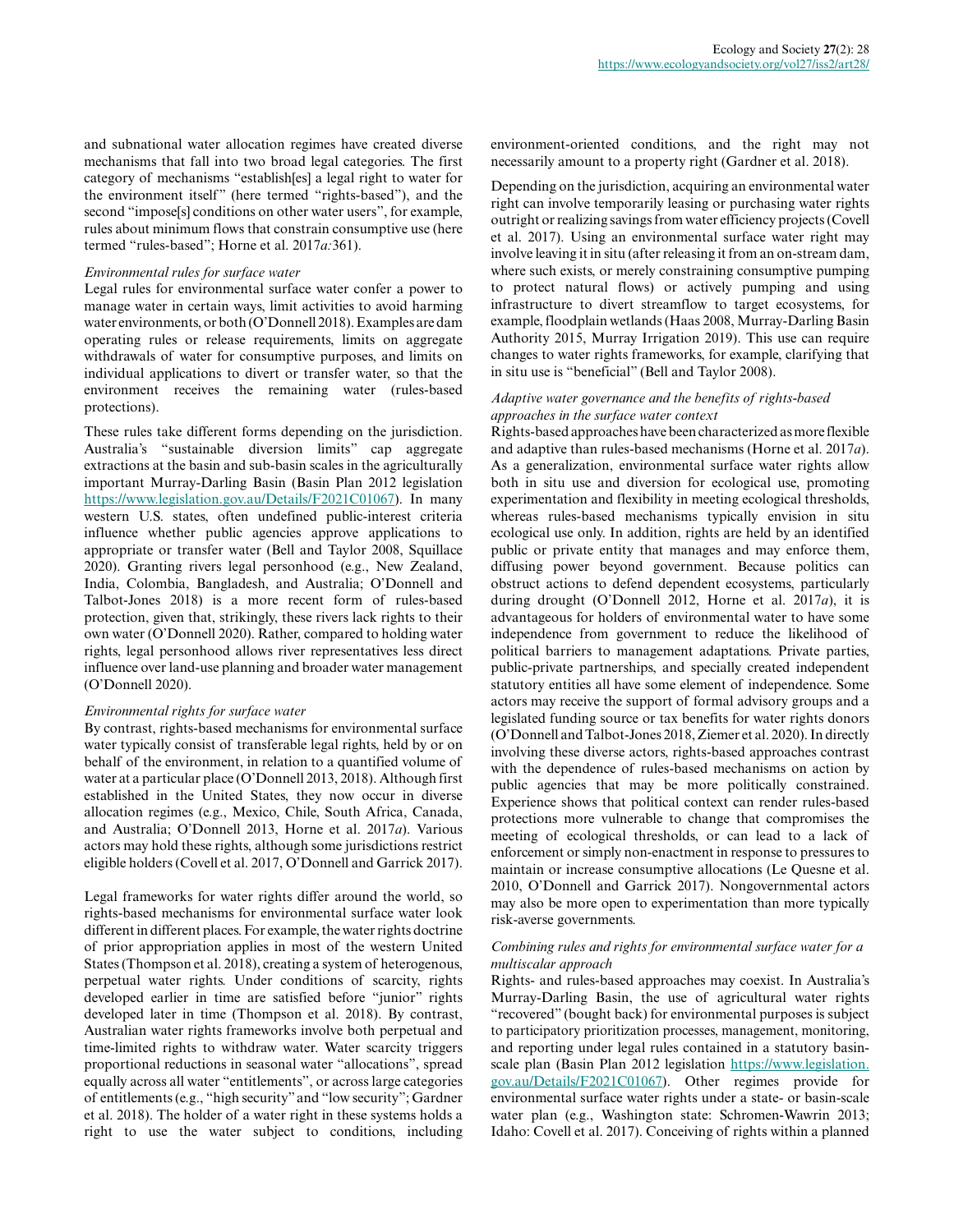approach allows for water governance at multiple scales: the local, at which individual rights are delivered; and the basin, at which the management of multiple rights is coordinated, potentially alongside rules-based restrictions on consumptive use.

### **Environmental rules and environmental rights for groundwater: state of play**

#### *Environmental rules for groundwater*

Legal efforts to protect GDEs are emerging in several jurisdictions (Thompson 2011, Nelson and Quevauviller 2016, Rohde et al. 2017). Implementation often lags policy aspirations (Rohde et al. 2017). Protections usually appear as rules that restrain groundwater withdrawals, rather than rights. Infrastructurebased initiatives also occur, such as relocating boreholes away from sensitive GDEs (e.g., Beauce Aquifer, France; Verley 2020) and piping free-flowing artesian bores (e.g., Great Artesian basin, Australia; New South Wales Government 2016, 2019). Commentators also tend to recommend rules and management plans to protect GDEs, including modeling, thresholds for avoiding adverse impacts, triggers for action, large-scale monitoring, and good stakeholder engagement (Noorduijn et al. 2019, Elshall et al. 2020, Thomann et al. 2020, Gage and Milman 2021, Saito et al. 2021).

Rules for GDEs tend to control consumptive pumping in one of three ways (Nelson 2013). The first is imprecise but easy-toadminister "simple numerical" limits on pumping (e.g., a lateral no-pumping buffer distance from a river or other GDE, other area-based pumping embargo, a permissible volume of aggregate annual withdrawals in the form of "safe" or "sustainable" yield, or a percentage of recharge or storage set aside for ecological purposes). This approach is reflected in South Africa's "ground water ecological reserve": water that may not be allocated for consumptive use, rather than water covered by a volumetric right (Seward 2010, Gannon 2014). Rules-based volumetric limits on extractions (often called "caps") are considered unlikely to be sufficient by themselves to protect GDEs (Pierce and Cook 2020). The second is "complex numerical thresholds", which take more time and resources to administer but more precisely limit the modeled impacts of a pumping proposal (e.g., limits on maximum allowable decreases in aquifer levels, spring flows to support wetlands, or surface water that would be captured from a stream). The third is "principle-based thresholds" that use broadly worded considerations like the "public interest" or impacts on unspecified "ecosystems" to guide statutory permitting of consumptive water rights (Nelson 2013, Noorduijn et al. 2019). In the United States, the public trust doctrine is a common law mechanism with the potential to protect GDEs that is broadly analogous to this third approach (Thompson 2011, Gannon 2014).

All of these mechanisms are rules-based: they appear in statutes, regulations, legally binding management plans or guidelines that are often subject to regular revision, and occasionally, judge-made law in common law systems. They constrain consumptive withdrawals to an ecologically informed limit through decisions about permits. They are typically implemented by state agencies rather than delivered through a water right managed by an identifiable entity, and involve simply leaving groundwater in situ, rather than allowing more flexible management options. Unlike surface water reservoirs, there is no option to actively release water to deliver it to ecosystems without rights, so rules-based approaches to environmental groundwater offer less flexibility to meet environmental needs than rules-based approaches to environmental surface water.

In theory, regularly reviewed rules provide scope for experimenting and adapting pumping limits to new knowledge about GDE needs. However, challenges in establishing, amending, and implementing these rules may arise in practice. As for surface water, it may be politically difficult to revise rules, and stakeholders may challenge rules that reduce access to groundwater and raise potential equity issues (Noorduijn et al. 2019). In some jurisdictions, constitutional protections for private property (e.g., the "takings" clause in the United States; Squillace 2020) may hinder the adoption of rules that would constrain pumping. These political and legal obstacles, as well as the rigidity of existing water and administrative law regimes, may pose "serious impediments that generally prevent governmental water agencies from engaging in scientifically valid adaptive management" of groundwater, including as to ecological protections (Craig 2020:11). In jurisdictions that require stakeholder consensus to institute legal management plans or other rules, progressive, quantified protections may simply never eventuate (Gage and Milman 2021). In practice, groundwater plans tend to adopt an ad hoc rather than a structured approach to adaptive learning (Thomann et al. 2020). Sometimes knowledge gaps about ecological needs and thresholds may have a chilling effect on reforms to rules (Gage and Milman 2021), obstructing the AWG goal of encouraging experimentation to build knowledge.

None of this information means that it is impossible effectively to establish, amend, and implement rules-based approaches. Rather, it is to recognize that, depending on the jurisdiction. relying on rules alone can significantly obstruct AWG, which warrants considering the potential for combining rules-based and rights-based approaches to better facilitate AWG of GDEs.

#### *Environmental rights for groundwater: the emerging picture*

Although it seems that no scholarly work comprehensively considers the extent of rights-based approaches to environmental groundwater, it appears they are emerging ad hoc. In some jurisdictions, rights allow for both in situ preservation and active withdrawal of groundwater for ecological purposes. Significant works on environmental flows and allied concepts of the public interest in water allocation explicitly exclude groundwater from their scope, though they recognize its importance (e.g., Owens 2016, Squillace 2020). The scholarly and gray literatures reveal some instances of groundwater rights being used for environmental purposes. In Australia, an AUD \$13 billion government program has bought back water for environmental purposes in overallocated parts of the multistate Murray-Darling Basin. The purchased water rights are now held by an independent statutory entity, the Commonwealth Environmental Water Holder (*Water Act 2007* ss. 104-113). As of August 2020, it holds 46.8 GL of groundwater entitlements in two states, equating to 1.6% of its total water holdings (Australian Government 2020*a*). However, its extensive current management plan for its holdings does not describe its approach to its groundwater rights (Australian Government 2020*b*), which are presumably left in situ, although rights allow pumping. There appears to be little attempt to coordinate environmental groundwater rights with the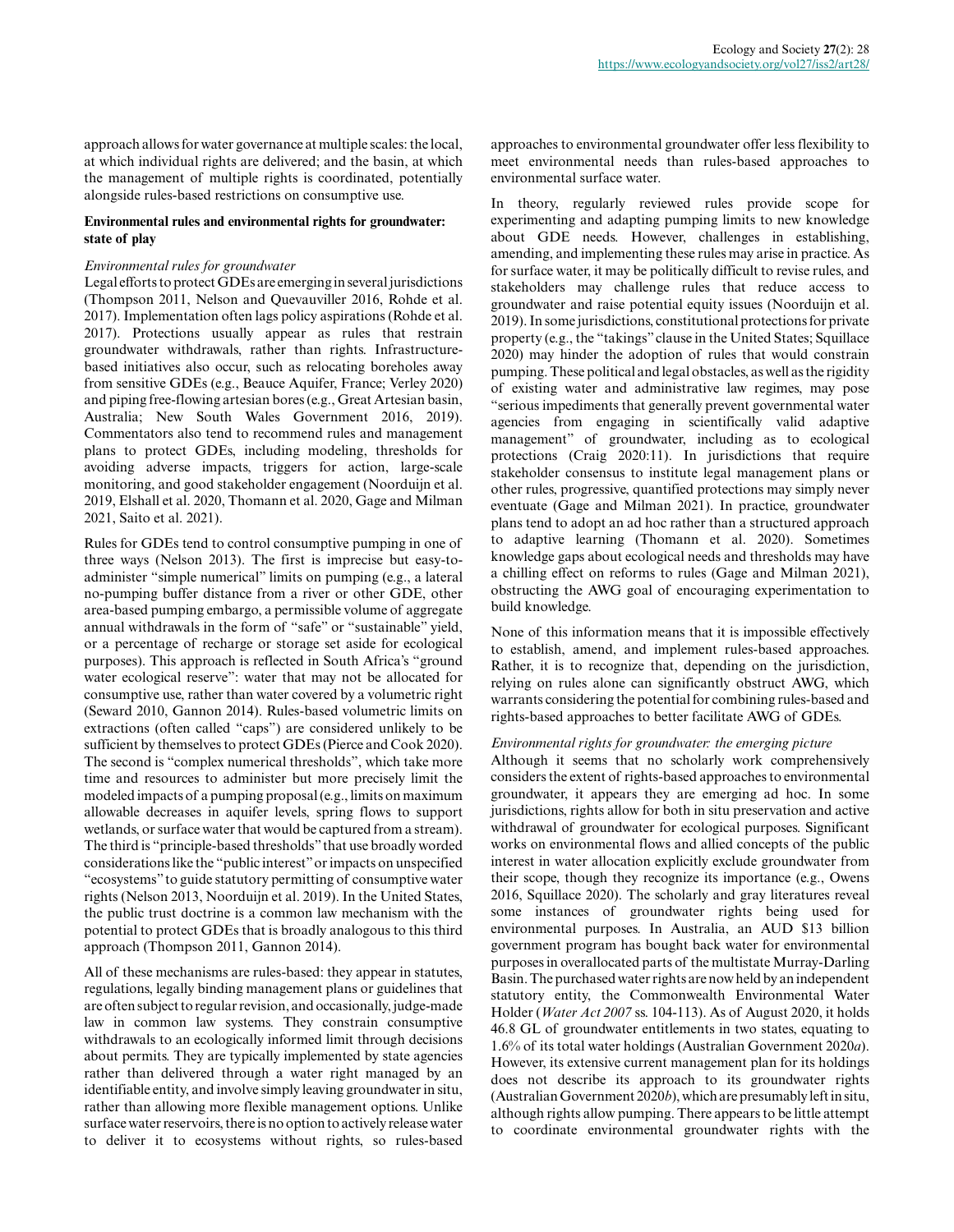dominant rules-based approach to protecting GDEs in this case. In Australian states, expanding the use of environmental groundwater rights would require little legal change, but rather, greater awareness, investigation, and funding by nongovernmental organizations and statutory entities.

In the United States, rights to groundwater may also help protect GDEs in limited situations: for example, in national parks, for federally recognized tribes, and for endangered species under both federal law and state water allocation laws (Leshy 2008, Thompson 2011, Gannon 2014, Womble et al. 2018). A prominent example is the Barton Springs Edwards Aquifer Conservation District in Texas, which holds a volumetric "conservation permit" that consists of permanently retired consumptive use groundwater permits. The conservation permit is dedicated to protecting spring flow for federally listed endangered salamanders, and withdrawing it is prohibited (Barton Springs Edwards Aquifer Conservation District 1988, as revised 2019, in Texas rules and by-laws [https://bseacd.org/uploads/RULES-and-](https://bseacd.org/uploads/RULES-and-BYLAWS-Final.pdf)[BYLAWS-Final.pdf](https://bseacd.org/uploads/RULES-and-BYLAWS-Final.pdf)). In other situations, groundwater rights allow extractive ecological use. A water rights settlement for the federally recognized Zuni Pueblo grants water rights, including to groundwater, that are actively used to restore ecologically and culturally important wetlands (Zuni Indian Tribe Water Rights Settlement in the Little CO River Basin, CV 6717, Superior Court of Arizona, Apache County [7 June 2002] [http://hdl.handle.](http://hdl.handle.net/1928/21893) [net/1928/21893](http://hdl.handle.net/1928/21893)). Some U.S. state water laws explicitly mention wildlife purposes in the statutory provisions that apply to granting groundwater permits (e.g., North Dakota Century Code Annotated § 61-04-02 (West)), though it is unclear how widely this occurs in practice and whether in situ use is allowed (extraction would typically be required).

The slow emergence of environmental groundwater rights appears ad hoc and often restricted to rare situations, rather than being the product of sustained policy consideration and legal facilitation. Questions then arise as to the potential to develop law and policy frameworks proactively for environmental groundwater rights to complement existing specific mechanisms and rules-based approaches (Table 1), what these rights would ideally look like, and how they could promote AWG.

**Table 1.** Environmental rules and rights for surface water and groundwater: status and opportunities.

| Law aspect                              | Surface water                                                           | Groundwater                                                                                                                   |
|-----------------------------------------|-------------------------------------------------------------------------|-------------------------------------------------------------------------------------------------------------------------------|
| Environmental<br>rules                  | Well established in many<br>jurisdictions                               | Established in some<br>jurisdictions                                                                                          |
| Environmental<br>rights<br>(volumetric) | Well established in many<br>jurisdictions                               | Emerging ad hoc in some<br>jurisdictions in limited<br>situations <sup>†</sup>                                                |
| Combining rules<br>and rights           | Present in some<br>jurisdictions; facilitates<br>multiscalar governance | No known development;<br>requires a legal framework<br>to derive greatest benefit by<br>linking rules and rights <sup>†</sup> |

†Key areas of opportunity for further development.

# **CONCEIVING AND ESTABLISHING ENVIRONMENTAL GROUNDWATER RIGHTS**

The analysis I have provided suggests that an appreciation of groundwater, GDEs, the risks of climate change, and the challenges experienced in protecting environmental surface water mean that AWG for GDEs requires legal mechanisms that embrace learning and revision, experimentation and flexibility, and governance that involves diverse actors pursuing actions at multiple scales. It suggests that, at first sight, rights-based mechanisms may support these features to a greater degree than rules-based mechanisms in some jurisdictions, and combining rights and rules would further benefit AWG by allowing a multiscalar approach. To evaluate environmental groundwater rights from an AWG perspective, I next conceptualize and justify the key ideal features of environmental groundwater rights and how legal systems would need to be adapted (or not) to establish them. I later evaluate this conceptualization against established analytical frameworks.

## **What would environmental groundwater rights look like?**

An environmental groundwater right would most simply involve a right to a volume of groundwater to be withdrawn or used in situ for ecological purposes (these options facilitating experimentation and flexibility), held by an entity in an analogous way to the holding of environmental rights to surface water. This definition raises an initial question of ecological fit, that is, the closeness of the link between a quantified volume of groundwater and ecological outcomes where the water is held in situ, given that more complex characteristics of groundwater regimes (flux, level, pressure, and quality) are ecologically relevant. Without actively pumping groundwater and applying it to ecosystems, declining groundwater levels will eventually deprive a GDE of groundwater that is subject to a right. Accordingly, an ecologically oriented volumetric specification of a right would ideally be accompanied by a legal requirement of others to maintain an ecologically reasonable groundwater level at a relevant location, perhaps by reference to a rule that specifies such levels for local contexts (see *Conceiving and Establishing Environmental Groundwater Rights: Combining rules and rights for environmental groundwater to promote multiscalar adaptive governance*). Volumetrically specified groundwater rights in some jurisdictions already include a requirement to maintain a "reasonable" groundwater "level", although "reasonableness" relates more to considerations of pumping cost, which have little relevance to sustaining ecosystems in situ (e.g., Kansas, USA; Griggs 2014). An ecological version could specify reasonable levels in a precautionary way, including a rate of change component, allowing for temporal variation in levels if evidence were available that it was ecologically justified, as where terrestrial vegetation can withstand periods of reduced access to groundwater (Noorduijn et al. 2019).

Though the link between a purely volumetric right and ecological outcomes may seem attenuated, it is clearly enough to justify the existing ad hoc emergence of environmental groundwater rights described above. It is also worth noting that the same question of ecological fit also arises in the case of environmental surface water rights. In that context, flow-related ecological functions include longitudinal and lateral connectivity and more complex "hydrographic signatures", rather than volume per se (Thoms and Sheldon 2002), despite volume often being the way the legal right is specified.

An alternative to a volumetric specification may be a right to a quantified groundwater level at a particular location, enforceable by an identified public or private entity. This right would differ from rules-based approaches that limit allowable decreases in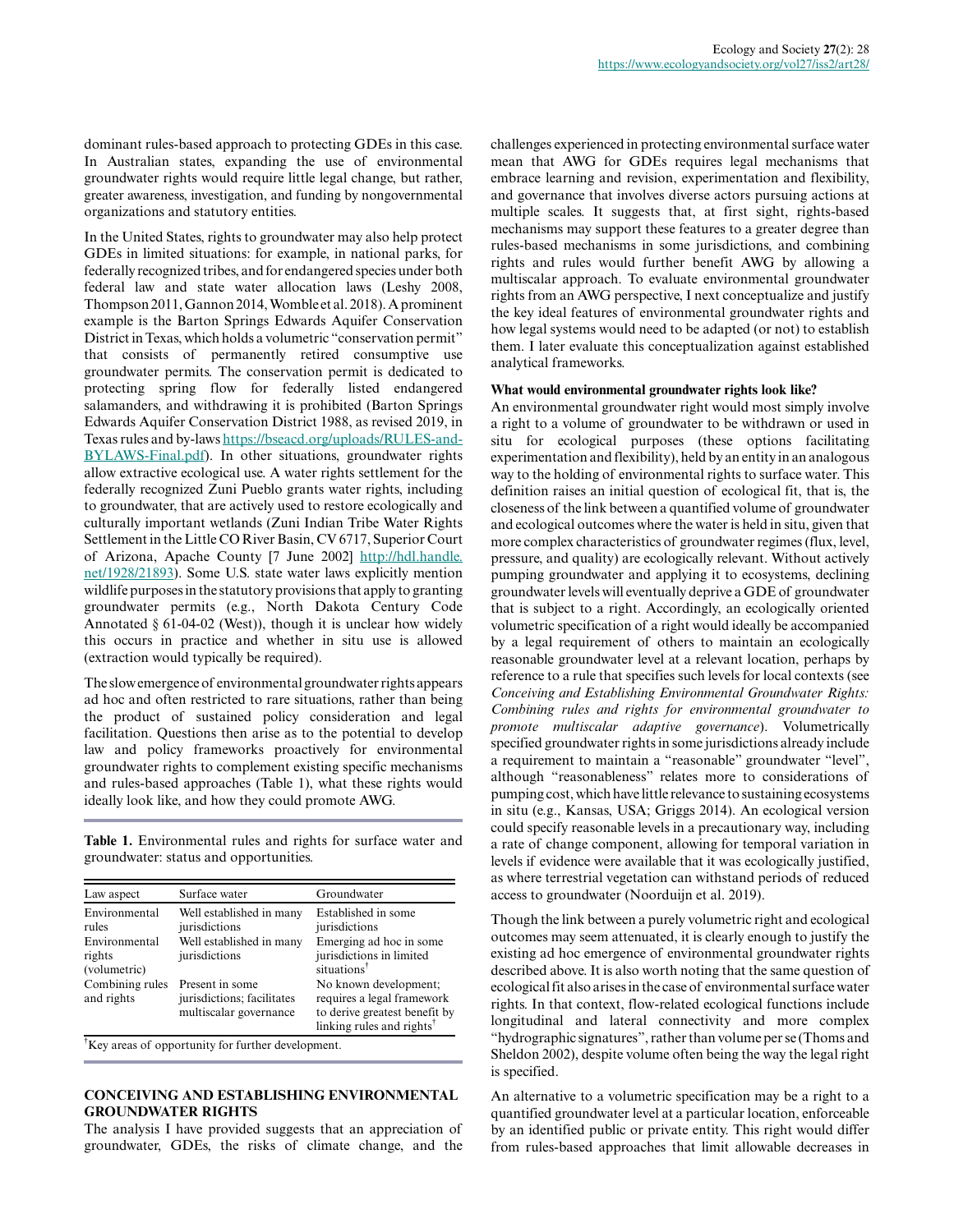aquifer levels by allowing a dedicated advocate to enforce the meeting of agreed ecological thresholds, diffusing power beyond government. This approach would be more compatible with some legal systems than others. It would be a comparatively small extension for systems that specifically recognize the need to protect ecosystems and currently or feasibly could provide rulesbased mechanisms for doing so. It would be much harder to implement in systems that do not usually provide special mechanisms for protecting ecosystems that trump consumptive uses, such as in the prior appropriation systems of the western United States (Covell et al. 2017). It would also be highly contentious where GDEs are very sensitive to reductions in aquifer levels or pressures, as in arid regions (Saito et al. 2021), because it would preclude any significant groundwater withdrawals for consumptive purposes. However, this option would be relatively straightforward to enforce because measuring water levels is relatively easy and takes into account the cumulative effect of human groundwater uses, including those that do not require authorization through a permit or license (Richardson 2012), and other changes to recharge and discharge, including those caused by climate change.

Two common factors characterize these two alternative approaches to environmental groundwater rights. The first factor is the quantified nature of the subject of the right, expressed either as a groundwater level or volume. This factor provides a clearly defined legal mechanism to implement knowledge about ecological thresholds. A right specified as a level directly limits allowable drawdown of an aquifer. A volumetric right may indirectly limit depletion by reducing the allocable water that would remain within the jurisdiction's mechanism for determining the "safe", "sustainable", or "acceptable" yield of the aquifer (Elshall et al. 2020, Pierce and Cook 2020). Alternatively or additionally, the presence of a volumetric groundwater right at a location may carry with it a requirement not to reduce aquifer levels to "unreasonable" levels. Quantifying groundwater rights facilitates enforcing them, as well as making markets possible in the case of volumetric rights (Theesfeld 2010), which in turn promotes revision to levels of protection in changing circumstances.

The second common factor is the presence of formal, legally empowered and politically independent public or private rights holders, advocates for GDEs, which rules-based approaches lack. "Adaptive law" benefits from diffusing power among diverse actors (Cosens et al. 2014, Arnold 2015). These advocates may help combat common challenges to enforcing groundwater rights, including uncertainty about enforcement responsibilities, water agency cultures that downplay enforcement, insufficient state resources, and political cultures in groundwater irrigation communities that prefer "collective and deliberate inaction" in response to depletion (Productivity Commission 2003, Holley and Sinclair 2012, Griggs 2017:37, du Bray et al. 2018). New actors may also bring additional resources to support protection efforts that rely on resource-poor community groups (see Appendix 1 for an example). Private rights holders may be more open to experimentation with extractive use for environmental purposes to resist or direct ecological responses to climate change (Schuurman et al. 2020). They could also acquire environmental groundwater rights to prevent overpumping groundwater before adverse impacts manifest, whereas governments may be more

reluctant to act to impose rules-based mechanisms without a clear crisis, especially where agencies perceive themselves to be facilitators of water use rather than environmental stewards (Nelson 2014, Griggs 2017). The high degree of discretion often available to water administrators exacerbates this problem in the case of GDEs that receive protections only from vague legal principles such as the "public interest" (Nelson 2014, Squillace 2020).

Only volumetrically specified rights provide the choice of in situ and ex situ use, with corresponding benefits for flexibility and experimentation. Because this approach offers significant additional scope for adaptation and represents a striking omission from established legal frameworks (particularly in contrast to surface water), I focus on this form of environmental groundwater rights for the remainder of this article.

## **Adapting legal regimes to establish environmental groundwater rights: allocation and reallocation as "windows of opportunity" for adaptive water governance**

In different places, there will be different requirements and costs to adapt a legal framework to support and encourage environmental groundwater rights. In some jurisdictions, establishing these rights will be straightforward using preexisting legal structures such as water markets or requirements related to biodiversity protection. In others, growing pressures to meet social needs may be allied with GDEs, such as greater Indigenous control over water. In these jurisdictions, it will be more a question of adapting how existing mechanisms are used, rather than adapting the mechanism itself in ways that require significant legal change. In common with rules-based approaches, highly allocated groundwater systems involve the greatest challenge because creating environmental groundwater rights (or imposing new rules) is likely to affect existing uses.

#### *Water markets*

The Cosens/Gunderson/Chaffin framework for AWG hypothesizes that law can "creat[e] either a disturbance or a window of opportunity in which adaptive forms of governance may emerge" (Cosens et al. 2014:6). In fully allocated systems, existing laws that support water markets may present such a window of opportunity. Aspiring rights holders with resources can acquire groundwater rights for environmental purposes (as occurs for surface water; Owens 2016).

Transferable groundwater rights, required for groundwater markets to operate, are becoming more common around the world (Charalambous 2013). In prior appropriation systems, the most reliable senior rights are likely to be the most costly to purchase, presenting a financial hurdle for aspiring purchasers. Although purchasing cheaper, junior rights may not provide as much theoretical security for their beneficiary ecosystems, lower rates of administration according to priority (i.e., curtailment of junior rights) in the case of groundwater may reduce the difference in practice (Schlager 2006, Griggs 2017) but also may raise concerns about enforceability. However, relying on voluntary sales of groundwater from consumptive users to environmental holders entails risks that there may be no willing sellers, as recent Australian experience illustrates (Australian Government, Department of Agriculture, Water and the Environment: Groundwater purchasing, [https://www.agriculture.gov.au/water/](https://www.agriculture.gov.au/water/markets/commonwealth-water-mdb/groundwater-purchasing) [markets/commonwealth-water-mdb/groundwater-purchasing](https://www.agriculture.gov.au/water/markets/commonwealth-water-mdb/groundwater-purchasing)).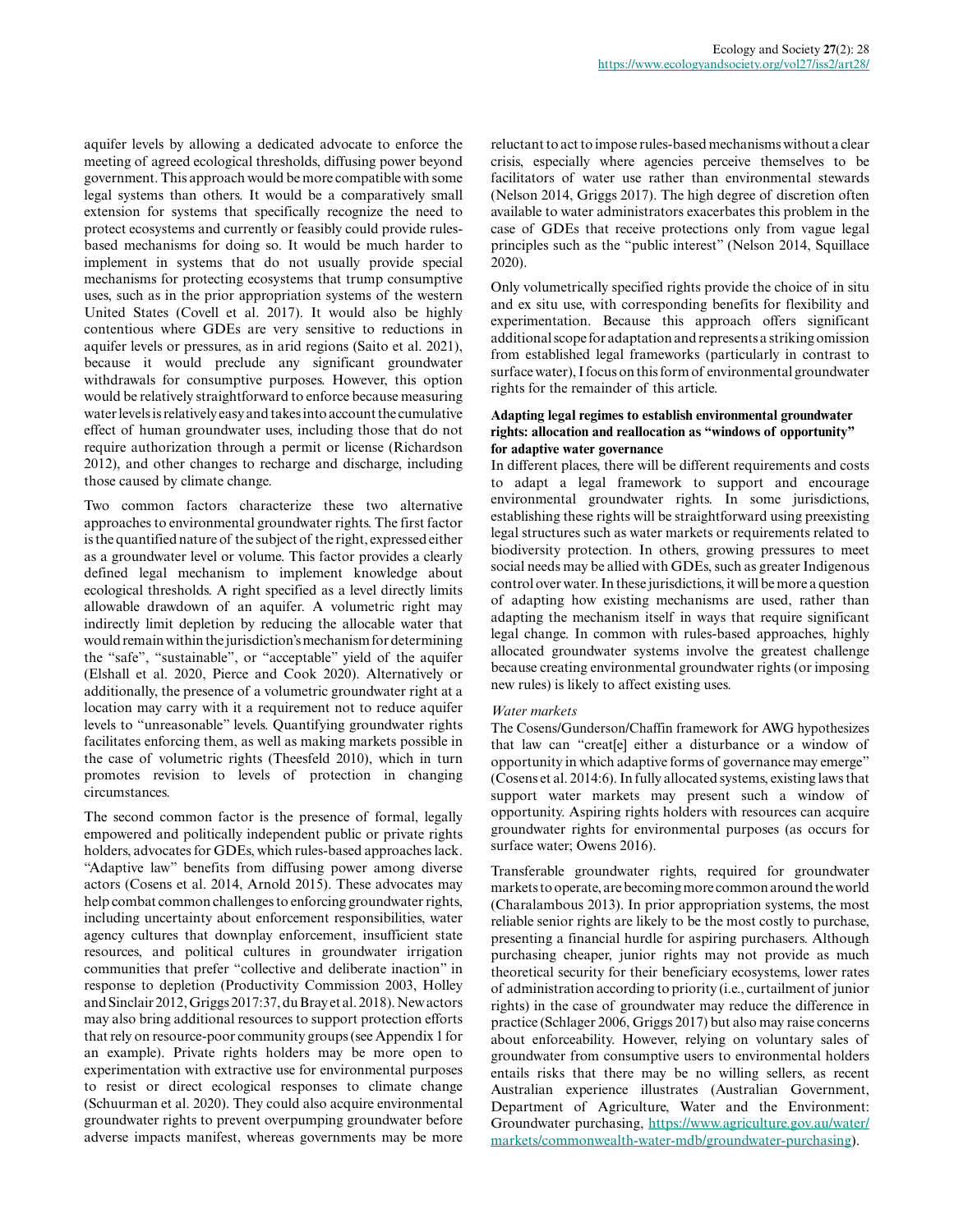# *"Crisis" legal requirements*

Legal requirements to protect biodiversity in crisis, i.e., groundwater-dependent endangered species (Thompson 2011), may also theoretically prompt the development of frameworks for environmental groundwater rights, even in fully allocated systems, especially if such requirements trigger larger, collaborative problem-solving policy processes (Gosnell et al. 2017). Similarly, situations of critical environmental degradation that trigger legal remediation requirements, for example, to address water quality concerns (e.g., Appendix 1) could conceivably trigger the development of environmental groundwater rights. However, these comparatively rare and more extreme situations seem unlikely to spur reforms that would make such rights generally available.

# *Nonlegal factors may open or constrict windows of opportunity*

Nonlegal factors may also create windows of opportunity for environmental groundwater rights. It may be possible to create rights by increasing water-use efficiency and capturing the savings as a water right (Horne et al. 2017*a*), though some efficiency measures may also reduce leakage or recharge that supports GDEs (Victorian Ombudsman 2011). In systems that are not fully allocated, political pressure and advocacy may cause governments to consider granting water to nongovernmental organizations to be managed for environmental and Indigenous-environmental purposes (e.g., Woods et al. 2022).

Compared to environmental surface water rights, the sociopolitical challenges of reallocating groundwater in fully allocated systems may constrict these windows of opportunity to a lesser degree. Groundwater users typically own and control their own infrastructure. As a result, reducing irrigation would not create a "Swiss cheese effect" as has occurred in some surface water irrigation communities. In that context, government buybacks of water for environmental purposes can reduce irrigator numbers and leave those remaining to bear increased costs of maintaining shared infrastructure such as irrigation channels (Wheeler et al. 2013). Though reduced economic activity associated with irrigation might have some local economic effects, remaining groundwater users would pay lower pumping costs if more groundwater were left in aquifers and levels rose (Konikow and Kendy 2005, de Graaf et al. 2019).

# **Combining rules and rights for environmental groundwater to promote multiscalar adaptive governance**

As for surface water, a jurisdiction could combine rights- and rules-based approaches for GDEs. Formalizing links between these approaches, and the scales at which they operate, offers a key benefit for AWG of developing legal frameworks for environmental groundwater rights or promoting awareness of them where they are already appearing ad hoc. Environmental groundwater rights at the local scale could complement rules for protecting GDEs, which often apply at large geographic scales, in several ways:

**1.** By addressing areas of local decline within basins protected by large-scale, rules-based caps on extraction, where it is not legally or politically possible to institute local-scale rules to constrain extractions based on protecting water levels. Basin-scale volumetric limits alone are unlikely to protect a local feature such as a groundwater-dependent wetland from local declines (Pierce and Cook 2020). Acquiring existing

consumptive groundwater rights around that wetland for ecological uses could support local groundwater levels (although surrounding groundwater withdrawals would continue to have some effect) and provide a source for experimenting with and using active pumping and supplementary watering in times of peak stress;

- **2.** Similar to (1), by achieving a higher level of protection for local GDEs than is legally or politically possible through rules that constrain extraction by reference to quantified aquifer levels, even where they exist, or through broadly worded principle-based thresholds. State-sanctioned local rules may allow more GDE degradation than the community is willing to accept. More diverse actors such as Indigenous or local communities may highly value a particular groundwater-dependent waterhole or common species for cultural or recreational reasons that do not meet formal indicia of "value" or "public interest" that would trigger strict rules-based protection;
- **3.** By facilitating local knowledge-building about GDE ecological thresholds where uncertainty about these thresholds may compromise the effectiveness of rules-based approaches that seek to set boundaries to protect them. Acquiring consumptive groundwater rights and leaving them in situ can encourage learning and revision by testing hypotheses about the effects on GDEs of further constraining pumping without engaging in complicated rule change procedures, and the resulting knowledge could be used to justify later changes to rules that would protect that ecosystem type at a large scale;
- **4.** By taking the first step toward rules-based approaches in jurisdictions where the latter have never been used. Adapting a legal regime by introducing entirely new rules can be contentious, legally complicated, and time-consuming. Most jurisdictions globally do not protect GDEs using water law rules, but if they already provide for transferable volumetric groundwater rights for consumptive purposes, it would be a comparatively small step to allow these rights to be transferred to ecological uses. This development could be used to pilot-test the effects of broader scale rules.

# **ASSESSING THE BENEFITS AND RISKS OF ENVIRONMENTAL GROUNDWATER RIGHTS FOR ADAPTIVE WATER GOVERNANCE AND THE ROLES OF LAW**

Here, I use two analytical frameworks advanced in the existing literature to evaluate the concept of environmental groundwater rights, including roles that rights could play in enabling AWG, the jurisdictional conditions in which an environmental groundwater rights approach may achieve benefits for AWG that are less likely under a rules-based approach, and approaches to adapting governance systems to establish these rights. Applying the first framework (hereafter the Horne/O'Donnell/Tharme framework; Horne et al. 2017*a*) helps to evaluate the questions: Under what conditions would environmental groundwater rights benefit AWG, relative to rules, considering differences between groundwater and surface water, and in what jurisdictional contexts (e.g., surrounding physical and governance contexts and other factors) is a rights approach pragmatic and compelling? Notably, the relative benefits for AWG of an environmental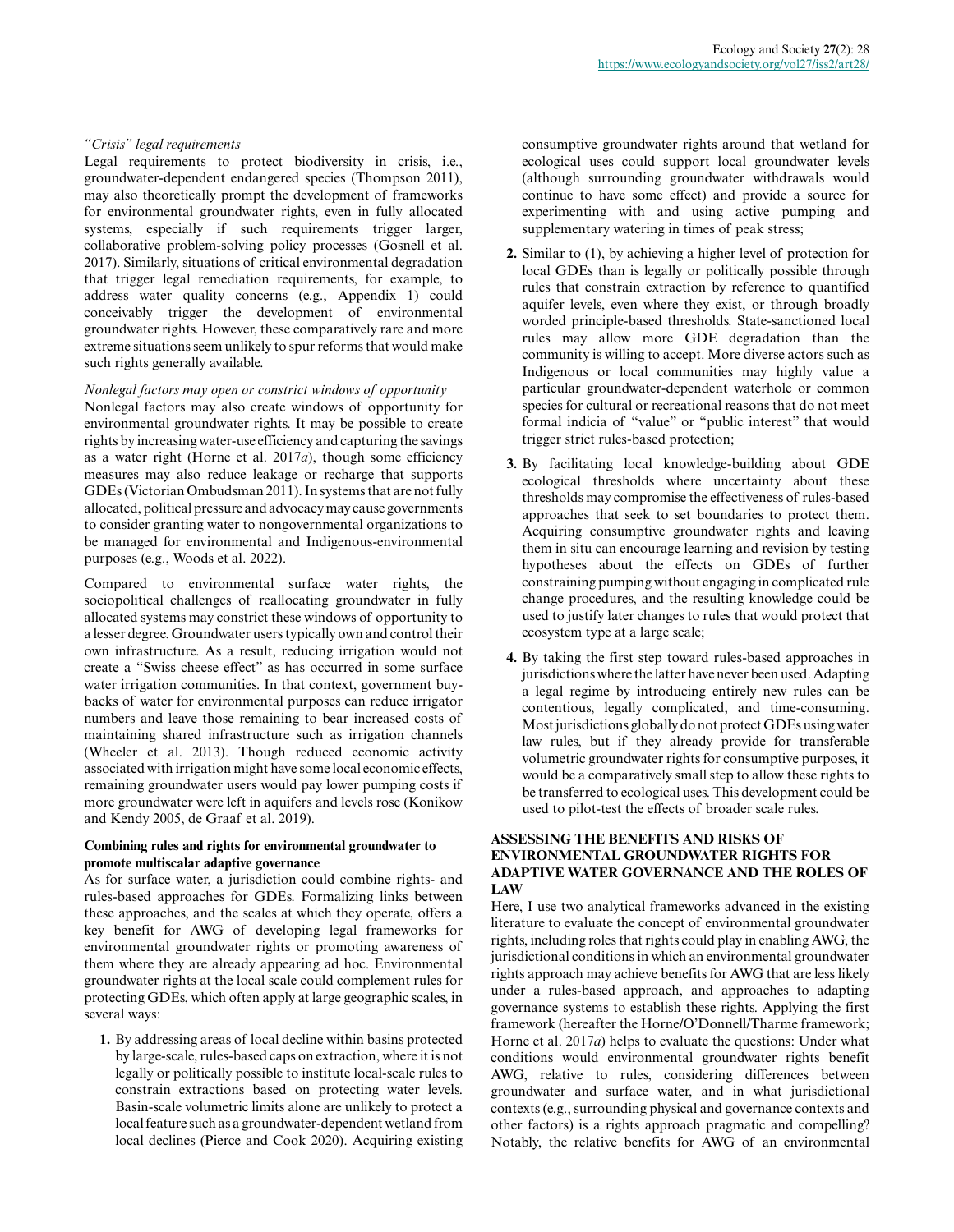groundwater rights approach may not universally outweigh its risks and costs or be reasonably compatible with existing legal regimes or cultural norms. Applying the second analytical framework (hereafter the Cosens/Gunderson/Chaffin framework; Cosens et al. 2014) helps to evaluate the question: What roles could law that supports environmental groundwater rights play in AWG for GDEs? In general, law is hypothesized by this framework to create windows of opportunity for adaptive governance, set boundaries that protect ecological systems, remove current legal barriers to AWG, and facilitate AWG. The latter three roles are explored below. Finally, I further contextualize how a combination of rules and rights could enable AWG by facilitating multiscalar governance, sociocultural benefits for Indigenous peoples, and experimentation with ecological thresholds that could inform rules-based mechanisms.

Table 2 summarizes the results of this analysis using both analytical frameworks. The following explanatory text considers each element, drawing on and expanding the first principles discussion of GDEs and AWG advanced earlier, which centers around learning and revision, experimentation and flexibility, diverse actors, and multiscalar approaches that combine rights and rules. I summarize and highlight interactions and complementarities between rules and rights.

#### **Initial conditions and constraints**

The first evaluation element of the Horne/O'Donnell/Tharme framework focuses on the surrounding hydrological, institutional, legal, and scientific conditions that influence the benefits for AWG and challenges of rights- and rules-based approaches to environmental water. Extending the framework beyond its original surface water context, I explore how each of these subcategories of conditions could play out differently in different groundwater contexts, indicating conditions under which environmental groundwater rights would be more or less likely to benefit AWG.

# *Hydrological conditions and constraints: implications for setting boundaries and meeting ecological thresholds*

Important hydrological conditions relevant to ecological thresholds for GDEs include the possibility of groundwatersurface water connections and the unique characteristics of some groundwater systems as to recharge: both aspects suggest the benefits of a rights-based approach. A GDE that relies on both surface water and groundwater (as many do; Tomlinson 2011) may be protected in a coordinated way using both environmental surface water and groundwater rights to protect baseflow at critical locations. It is difficult to protect these ecosystems with surface water rights alone where laws do not recognize the connections between surface water and groundwater, which is a relatively frequent situation (Arnold 2015, Jakeman et al. 2016, Closas and Villholth 2020). Rights holders may be powerless to defend against the impacts of groundwater pumping on river conditions. Groundwater rights could provide a source of water to tide over in-stream refugia in times of peak stress in the absence of other legal options to protect baseflows.

Nonrecharging and slowly recharging groundwater systems pose unique challenges that demonstrate the advantages for meeting ecological thresholds of a rights-based approach for groundwater. Groundwater may be nonrenewable where an aquifer receives little or no modern-day recharge, as in the Great Artesian basin

of Australia, the Nubian Sandstone in northern Africa, and the Basin and Range Aquifers in the U.S. state of Arizona (Margat and van der Gun 2013). Where GDEs depend on depleted or slowly recharging groundwater resources, rules that reduce aggregate withdrawals will not prevent declining water levels and pressures if withdrawals still exceed low rates of recharge. Recovering GDEs may take a long time if left to occur naturally, although it may be feasible in some circumstances (New South Wales Government 2016, 2019). Restoring these ecosystems may require artificial recharge and more complex legal frameworks for facilitating recharge using water held subject to water rights, as well as safeguarding the stored groundwater using environmental groundwater rights. The time lags inherent in groundwater systems make it difficult to conceive of ways to achieve such restoration by relying on rules that simply constrain pumping for consumptive purposes; valued ecosystems may be lost by the time underlying groundwater systems recover naturally.

# *Institutional and legal initial conditions and constraints: rights circumventing barriers to adaptive water governance for groundwater-dependent ecosystems*

Potentially low political and agency motivation to introduce, amend, and enforce new rules to protect GDEs are further important initial conditions as obstacles to adopting legal rules. These obstacles may be higher for rules about groundwater than those about surface water. Groundwater overuse is less visible than surface water overuse, and the political imperatives to protect GDEs may be weaker than for rivers, with lower awareness of the ecological value of groundwater (Ekmekçi and Günay 1997, Boulton 2009, Nelson 2013, Cuadrado-Quesada and Rayfuse 2020). This situation is changing, however, with some notable nongovernmental organization contributions to advocacy and science (e.g., The Nature Conservancy's Groundwater Resource Hub: [https://groundwaterresourcehub.org/\)](https://groundwaterresourcehub.org/).

An important benefit of groundwater environmental rights over rules-based mechanisms is in diversifying the actors directly involved in setting and enforcing ecological boundaries to support GDEs, circumventing political barriers to government action. The degree to which a jurisdiction has active and well-resourced nongovernmental organizations or genuinely independent statutory water rights holders will affect the degree to which these actors may effectively acquire and use groundwater environmental rights.

Long-established flaws in existing legal frameworks can obstruct AWG, but environmental groundwater rights may present a way to circumvent some of their ill effects. Water laws that commonly, but not universally, separate regulation of water quantity and quality (Arnold 2015, Rohde et al. 2017, Thompson et al. 2018) cannot easily use rules to constrain pumping that creates or exacerbates pollution that may threaten GDEs, such as pollution from acid sulphate soils, liberation of naturally occurring arsenic or fluoride in groundwater, and seawater intrusion (Margat and van der Gun 2013). While amending legal regimes to remove this regulatory separation and barrier to AWG may be difficult, strategically acquiring and protecting rights in situ could help prevent extraction-related groundwater quality problems from arising or increasing at a local scale.

The development of environmental surface water rights has sometimes required controversial legal change to remove legal barriers (Ziemer et al. 2020). Depending on the jurisdiction,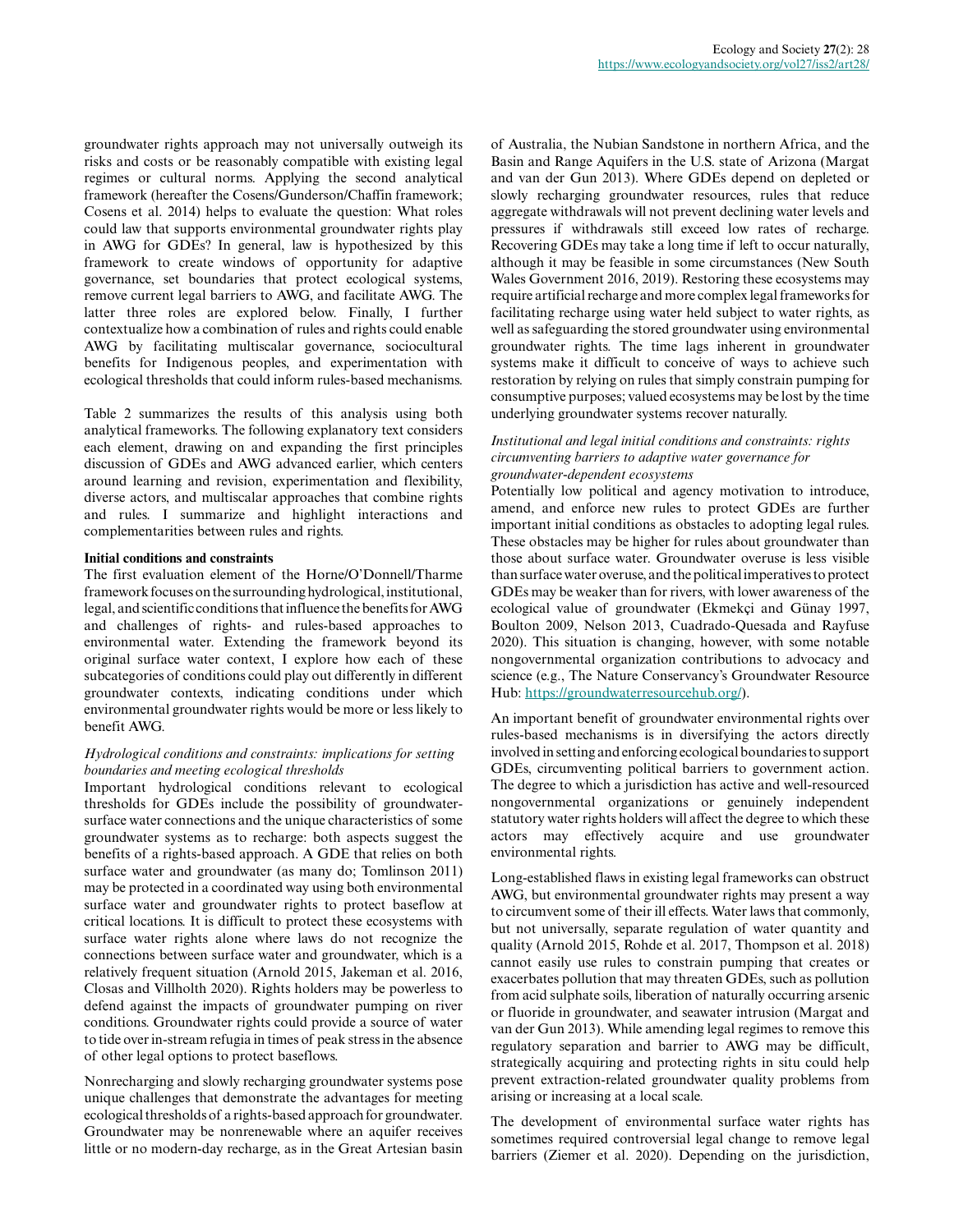**Table 2.** Benefits and challenges of environmental groundwater rights ("rights"). Insights from applying the Horne/O'Donnell/Tharme framework (Horne et al. 2017*a*; columns) and implications for adaptive water governance as per the Cosens/Gunderson/Chaffin framework (Cosens et al. 2014; rows). See Appendix 1 for an example of a case scenario that investigates how some of these factors might arise in practice.

|                                                                                          |                                                                                                      | Horne/O'Donnell/Tharme framework                                                                                                                                                                                                                                                                                                                            |                                                                                                                                                                                                                                                                                                                                                                                                                                                                    |                                                                                                                                                                                                                                           |
|------------------------------------------------------------------------------------------|------------------------------------------------------------------------------------------------------|-------------------------------------------------------------------------------------------------------------------------------------------------------------------------------------------------------------------------------------------------------------------------------------------------------------------------------------------------------------|--------------------------------------------------------------------------------------------------------------------------------------------------------------------------------------------------------------------------------------------------------------------------------------------------------------------------------------------------------------------------------------------------------------------------------------------------------------------|-------------------------------------------------------------------------------------------------------------------------------------------------------------------------------------------------------------------------------------------|
| Cosens/Gunderson/Chaffin framework                                                       |                                                                                                      | Initial conditions and constraints:<br>hydrology, institutions, law, science                                                                                                                                                                                                                                                                                | Environmental values and<br>sociocultural preferences                                                                                                                                                                                                                                                                                                                                                                                                              | Responsiveness to variability and<br>change                                                                                                                                                                                               |
| Creates a window of opportunity in<br>which adaptive governance may emerge               |                                                                                                      | Existing water markets open a<br>window to reallocation through<br>volumetric rights purchases;<br>endangered species or<br>environmental remediation<br>requirements may do so more rarely                                                                                                                                                                 | Without structural support, local<br>capacity to pay for rights to protect<br>environmental values may not be<br>enough to open the market window                                                                                                                                                                                                                                                                                                                  | Opportunities to enter the water<br>market may change with market<br>conditions over time and rules-<br>based restrictions <sup>1</sup>                                                                                                   |
| Sets boundaries by identifying<br>approaching ecological thresholds or<br>tipping points |                                                                                                      | Existing rules-based legal<br>management plans may set<br>boundaries, e.g., using large-scale<br>caps on pumping; rights earmark<br>boundaries at the local scale, and<br>enforcing them prevents<br>overshooting local boundaries <sup>†</sup>                                                                                                             | Boundaries inherent in rights can<br>reflect local values and preferences<br>to complement those expressed at a<br>higher scale through basin-scale<br>rules-based mechanisms <sup>†</sup>                                                                                                                                                                                                                                                                         | Boundaries set by rights can be<br>readily adapted in response to new<br>knowledge about tipping points<br>through rights transfers, e.g.,<br>acquiring further rights needed to<br>protect groundwater-dependent<br>ecosystems           |
| $(+)$ to adaptive water governance                                                       | Presents barriers $(-)$ or removes barriers                                                          | (+) Rights facilitate actively<br>restoring aquifers with low recharge<br>and managing groundwater-surface<br>water and quantity-quality links in<br>legal regimes that lack these links<br>$(-)$ Full benefits of rights may<br>require legal adaptations to support<br>water quality component of rights,<br>enable transfers, allow in situ use,<br>etc. | $(-)$ Socio-legal preferences for<br>centralized public action in some<br>jurisdictions may obstruct<br>development of rights held by local<br>actors at local scale<br>(+) Legal rights legitimize<br>protection of groundwater-<br>dependent ecosystems but $(-)$ may<br>invite backlash if consumptive users<br>perceive a competitive threat<br>$(-)$ Financial resources are needed<br>to buy rights through markets and<br>fund any regulatory holding costs | (+) Provides an alternative or<br>(ideally) complement to rules-based<br>approaches that are difficult to<br>adjust in response to changing<br>conditions and new information<br>about environmental requirements <sup>†</sup>            |
| Facilitates<br>adaptive water<br>governance                                              | Structures that<br>facilitate multilevel<br>and multiscalar<br>governance                            | Presence of rules-based approaches,<br>e.g., management plans allow for<br>links between local rights and basin-<br>scale rules <sup>†</sup>                                                                                                                                                                                                                | Rights holders may be local-scale<br>and/or private entities as well as<br>centralized public entities; local<br>rights holders may gain a seat at the<br>table in larger scale debates about<br>water policies and rules <sup>1</sup>                                                                                                                                                                                                                             | Rights allow more responsive local<br>adaptation than is possible through<br>basin-scale rules that may not<br>prioritize local values; local<br>knowledge built through<br>experimentation can inform basin-<br>scale rules <sup>†</sup> |
|                                                                                          | Increased capacity of<br>actors to respond to<br>change and to play a<br>role in decision-<br>making | Rights can grant local actors legal<br>capacity to protect groundwater-<br>dependent ecosystems, avoiding<br>political barriers to government<br>action inherent in rules-based<br>mechanisms                                                                                                                                                               | Rights allow prioritization of<br>groundwater-dependent ecosystems<br>based on local and Indigenous<br>values, adding to priorities set using<br>rules at higher scales <sup>†</sup> ;<br>institutionalizing rights may<br>increase access to resources                                                                                                                                                                                                            | Rights introduce capacity for active<br>groundwater management and ex<br>situ use to resist or direct<br>trajectories of ecological change                                                                                                |
|                                                                                          | Process elements that<br>encourage problem-<br>solving and<br>collaboration<br>$\cdot$ . $\cdot$     | Institutionalizes interest in<br>collecting and acting on<br>groundwater-dependent ecosystems-<br>related science<br>$\sim$ $\sim$ $\sim$ $\sim$<br>$\sim$ $\sim$ $\sim$                                                                                                                                                                                    | Basin-scale rules and management<br>plans can structure coordination of<br>local rights to achieve synergies in<br>use of rights <sup>1</sup>                                                                                                                                                                                                                                                                                                                      | Rights allow experimentation and<br>problem-solving (including though<br>ex situ use), building knowledge<br>about environmental water<br>requirements, informing rules <sup>1</sup>                                                      |

† Interactions and complementarities exist between rights and rules.

similar barriers may also require attention to facilitate environmental groundwater rights. Relevant legal changes have included allowing water rights for in situ use rather than requiring diversion, allowing consumptive uses to be changed to instream use, and enabling permanent and temporary transfers of water (including that saved by irrigation efficiencies) for instream uses (Ziemer et al. 2020). In some cases, the different situation of groundwater may mean that existing laws present fewer barriers to environmental groundwater rights as a form of adaptive governance. For example, nonuse of groundwater is arguably less

likely to constitute impermissible "waste" because groundwater flows more slowly than surface water and may largely remain in place for future use (Griggs 2014). In any case, removing these barriers in jurisdictions that already have frameworks for volumetric groundwater rights and administrative permitting systems is likely to be much less contentious than introducing entirely new rules for protecting GDEs that would mandate reductions in consumptive use. Some western U.S. states may well belong to this category. Where jurisdictions have not developed transferable or volumetric water rights, a nonvolumetric approach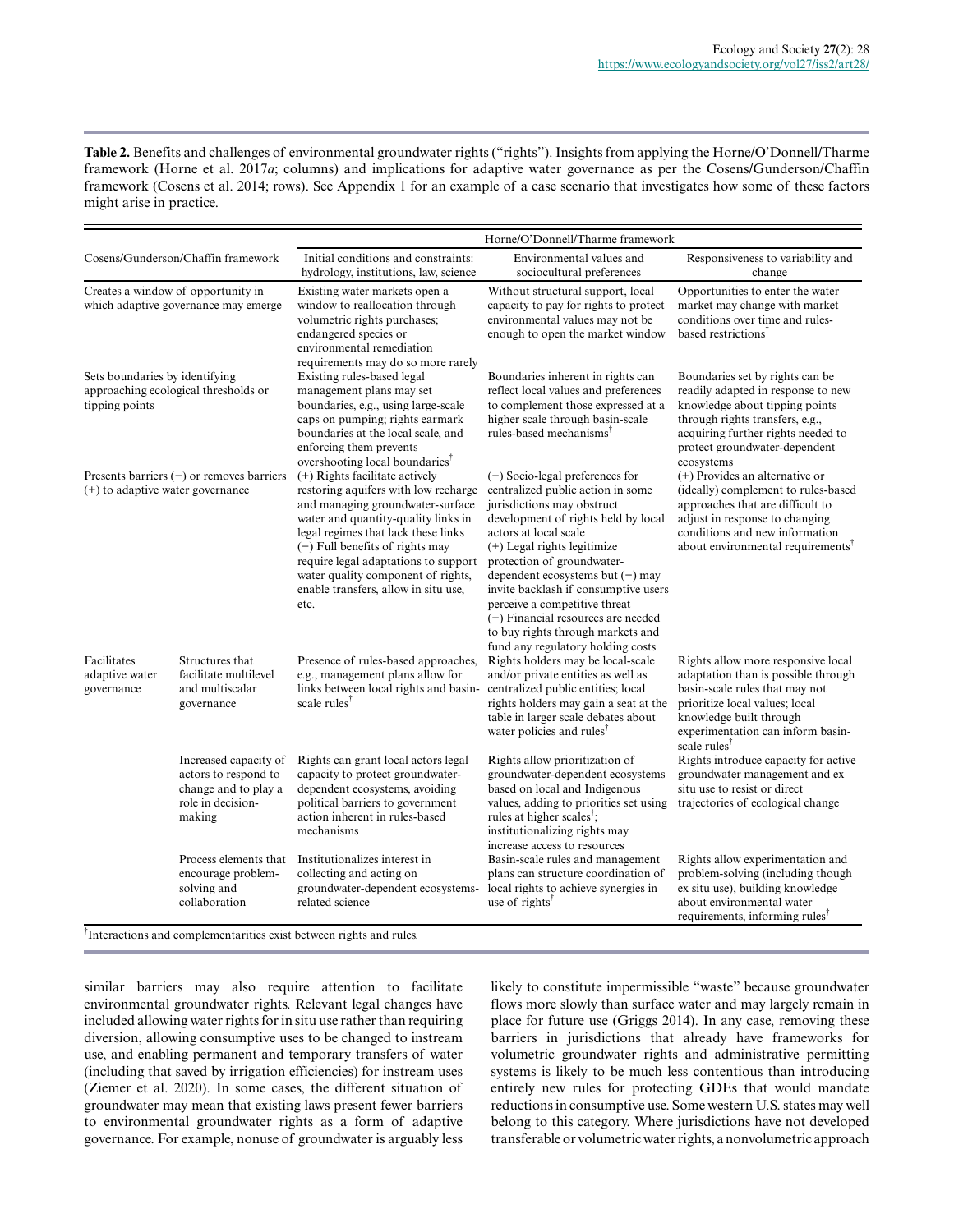to environmental groundwater rights (such as third-party rights to enforce specified aquifer levels necessary for ecological purposes or, alternatively, rules-based approaches to protecting GDEs) would likely be more feasible and less administratively costly to develop.

#### *Data and knowledge conditions and constraints*

Finally, building ecological information about groundwater dependence is expensive and often suffers from knowledge gaps (Rohde et al. 2017, Gage and Milman 2021). While government capacity and enthusiasm for getting this information can wax and wane, in jurisdictions with well-resourced nongovernmental organizations or statutory water holders, these entities have a direct and ongoing interest in collecting GDE information, acting on it by securing rights, and experimenting using volumetric rights to build knowledge about ecological thresholds.

#### **Philosophy on environmental values and sociocultural preferences**

The second major evaluation factor in the Horne/O'Donnell/ Tharme framework focuses on the environmental philosophy underlying a water rights system and sociocultural leanings toward rules- or rights-based protections. Diverse social, cultural, and political preferences are evident globally in relation to groundwater (Gleeson et al. 2020). Where rights-based approaches are philosophically and culturally acceptable, environmental groundwater rights arguably have the potential to give voice to more diverse local norms and preferences, with corresponding benefits for AWG, particularly where rights are supported by capacity-building initiatives for local actors.

# *Sociocultural preferences for centralization vs. localism and implications for adaptive water governance through facilitating multiscalar governance*

At first glance, the decentralized nature of a rights-based approach to protecting GDEs is aligned with social and political norms that value localism. Closer analysis shows that rights can also be consistent with a centralized approach and, indeed, can facilitate multiscalar governance when combined with rules. Localism is clearly valued where local aquifer management organizations have developed alongside markets and groundwater property rights, as in Chile (Donoso et al. 2020). The same is true where private sector autonomy is culturally preferred (Arnold and Gunderson 2013) and private actors may hold environmental water, as in some U.S. states (Covell et al. 2017). However, a rightsbased approach may also lend itself to cultural preferences for larger scale, public-sector driven environmental protection where statutory entities hold the relevant rights (e.g., those listed in O'Donnell 2013).

Environmental groundwater rights allow for the expression of local values and preferences, which are central to AWG (Cosens et al. 2014). State and federal laws may prioritize protection of GDEs by relying on existing environmental designations that reflect state, national, or even international values (e.g., wetlands of international importance in Australia's Murray-Darling Basin or federally listed endangered species reliant on Texas' Edwards Aquifer; Nelson 2014). However, important ecosystems and species other than endangered species rely on groundwater too. Admittedly, water planning processes may allow local stakeholders to participate in prioritizing local GDEs for protection through rules (Nelson and Quevauviller 2016, Squillace 2020). However, the link with local values and

preferences is more direct in the case of local actors (including nongovernmental organizations) directly lobbying for, purchasing, holding, and managing environmental groundwater rights to protect local groundwater-dependent values. Local-scale rights could complement and interact with rules-based management plans at larger basin scales, allowing multiscalar governance that is also sought by AWG theories (Cosens et al. 2014). These plans could create synergies and support higher scale values from the coordinated exercise of multiple local-scale environmental groundwater rights. This process is analogous to collaboration to maximize the benefits of environmental surface water by coordinating its use with other water sources (Docker and Johnson 2017).

# *Sociocultural benefits for Indigenous peoples: facilitating adaptive water governance by diversifying actors and sources of knowledge*

As well as legitimating protection for GDEs and attendant ecosystem services, better protecting groundwater and GDEs through rights may have social and cultural benefits for groups historically excluded from water policy discussions. It could give greater voice to Indigenous worldviews, as in tribal rights to groundwater (Womble et al. 2018). Indigenous water rights holders may gain a seat at the table in regulatory discussions about water management rules (Jackson and Langton 2011) and in broader water protection and management discussions (Ratliff 2016). Developing a legal framework for environmental groundwater rights would support the recognition, legitimacy, and development of Indigenous capacity, as can occur in analogous river basin settings (Cosens and Chaffin 2016). If environmental groundwater rights support Indigenous peoples to secure a seat at the table, it could lead to more transformative engagement with Indigenous values, for example, in rules-based approaches, broader water allocation processes, landscape management, and Indigenous–settler relations (Nelson et al. 2018, O'Donnell et al. 2021).

# *Sociocultural and socioeconomic barriers to using environmental groundwater rights effectively*

Ironically, the surface water experience suggests that the strength of water rights for environmental purposes can attract social challenges. Environmental objectives can shift from being perceived as special, and deserving of protective rules, to just another user of water, and even the largest irrigator in the system, with implications for perceptions of adversity and competition, and reduced need for state support (O'Donnell 2018:140). However, granting rivers legal personhood has sometimes prompted similar backlash (O'Donnell 2020); this risk can affect rights- and rules-based approaches alike. Comparatively lower community support and advocacy about GDEs may lower this risk for environmental groundwater rights compared to surface water rights.

Practical economic challenges could also arise even where there is community support for environmental groundwater rights. Market-based reallocation requires funding to buy groundwater rights, and even where rights are granted by government free of charge, they may be accompanied by annual holding fees and other transaction costs (Ziemer et al. 2020). Formal legal frameworks for environmental groundwater rights could use existing institutional arrangements for statutory environmental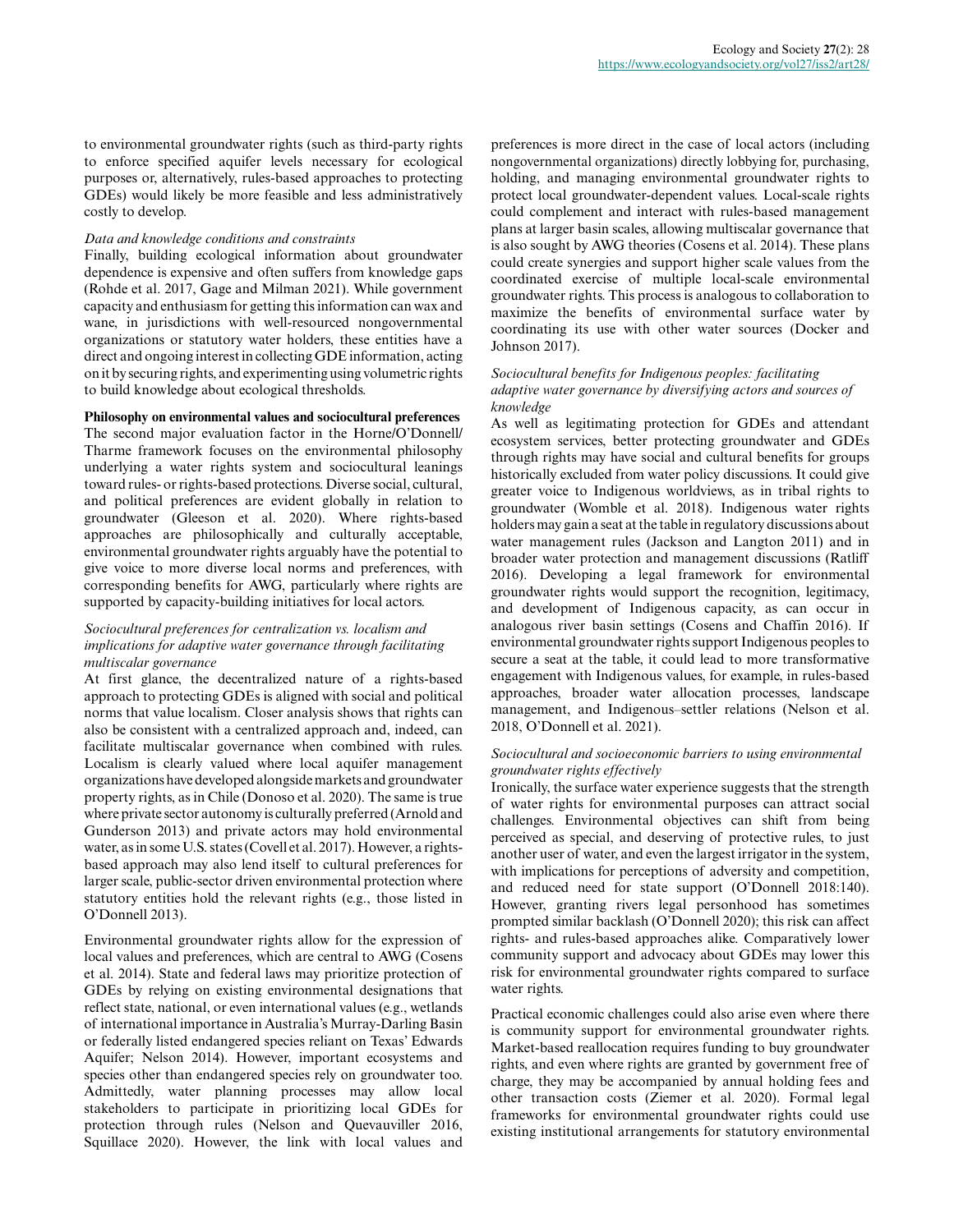water holders or introduce new supportive financial mechanisms. Policy interest in payments for ecosystem services presents one theoretical but apparently little-implemented way of funding groundwater protections (Knüppe et al. 2016), including funding to acquire and use groundwater rights. Even with initial resources to acquire and hold rights, a right may amount to little more than "paper" water without ongoing resources to develop infrastructure to use it, which is a common challenge across Indigenous contexts (Womble et al. 2018). This barrier may similarly obstruct active ex situ use of an environmental groundwater right that requires infrastructure, reducing benefits to AWG of experimentation and flexibility if this option cannot be used in practice.

# **Responsiveness to new knowledge, variability, and climate change: learning and flexibility to meet ecological thresholds**

When in volumetric form, environmental groundwater rights allow more flexibility than rules-based approaches, which can be more difficult to adjust (Horne et al. 2017*a*), obstructing problemsolving that is central to AWG (Cosens et al. 2014). A rights holder may buy groundwater in periods of critical need or temporarily sell groundwater when alternative supplies are available for environmental purposes. This process occurs in some environmental surface water contexts, subject to statutory constraints (O'Donnell and Garrick 2017). This flexibility to adapt is particularly valuable given that much remains unknown about the water requirements of GDEs. A rights-based approach enables a fast response to new information about ecological thresholds if the holder can access water markets to secure additional water to meet these thresholds. It also enables local experimentation in response to hypothesized ecological thresholds. This local knowledge-building can then inform rulesbased mechanisms to protect GDEs at larger scales. By contrast, even where rules-based mechanisms such as water plans must be reviewed, multiyear review timelines are not conducive to fast responses to experimentation or new information, including in relation to climate change. Even with substantial investments in scientific studies, adapting environmental water rules to accommodate climate change can be politically difficult (Alexandra 2021).

An environmental rights-based approach that enables ex situ use could also provide for flexible adaptation to severe climate change effects that necessitate actively applying groundwater to benefit GDEs stressed by severe climate variability. This approach helps keep open and adaptable the decision space for these "resist" and "direct" approaches to conservation in the face of transformational climate change (Schuurman et al. 2020). The same is true of more temporary stresses, where active use of groundwater may help reduce ecological vulnerability to drought. This situation may, in turn, reduce ripple effects of change from ecological change to ecosystem services and dependent human systems (Crausbay et al. 2017). By increasing groundwater storage (even if only temporarily in the case of usually extractive ecological use), developing environmental rights for groundwater also provides broader benefits for human drought resilience, for example, by reducing pumping costs for other users.

# **SYNTHESIS AND CONCLUSION**

Despite the now widespread scholarly scientific acknowledgement of the ecological importance of groundwater, progress on actually

protecting GDEs using law has been slow. Inadequate protections for GDEs risk unregulated harms to ecosystems under normal conditions, and more severe harms where climate stresses reduce recharge or lead to increased consumptive withdrawals.

Extending the legal concept of a water right for the environment from the surface water context to groundwater may help accelerate protections and promote AWG. While some groundwater law frameworks have developed rules to protect GDEs that mirror those for surface water, they have yet to develop frameworks for allowing and facilitating the use of environmental groundwater rights, though examples are emerging ad hoc. Such frameworks would allow for enforceable, transferable water rights based on quantified volumes (or potentially water levels, or both), allowing for both extractive and in situ use, held by an identified public or private entity. Beyond simply allowing for such rights, legal frameworks could encourage protecting GDEs in this way using similar mechanisms to those in place for surface water in various jurisdictions, including secure funding sources, tax benefits for water donors, and institutional support.

I have demonstrated that conceptually, a rights-based approach to protecting GDEs offers three groups of distinctive and linked benefits for AWG, particularly when combined with rules-based approaches. First, as conceived here, the concept of environmental groundwater rights promotes AWG by diffusing power among multiple actors, allowing nongovernmental organizations as well as independent statutory authorities to hold and manage water rights that are dedicated to ecological purposes. Interested actors may include Indigenous groups seeking to protect culturally important values, who may value the legitimizing effects of water rights in dominant cultural contexts and find their voices amplified in debates about rules. This power diffusion also facilitates actors pursuing different priorities for ecological protection at more local scales than those usually reflected in government rules, complementing rules-based approaches at a higher spatial scale.

Second, rights-based approaches support learning about ecological thresholds of GDEs and implementing and revising ecologically informed limits on groundwater withdrawals at multiple scales. When combined with rules-based approaches that tend to protect GDEs at a high spatial scale, for example, through basin-wide limits on extraction, the local character of a water right facilitates protecting and building knowledge about locally significant GDEs and experimenting with approaches to protection that could later be adopted in generally applicable rules. This characteristic is especially valuable for GDEs about which little is known, where experimentation can build knowledge about how they respond to changes in water availability and other climate change effects and readily adapt to this knowledge by acquiring or disposing of unneeded rights. Conversely, basinscale plans can usefully interact with rights by coordinating the use of multiple local-scale rights to achieve synergies, including as between the use of environmental surface water and groundwater rights, especially in legal regimes that do not otherwise recognize groundwater-surface water connections. Similarly, rights could also help to circumvent legal barriers to AWG, such as often legally rigid regulatory divides between water quantity and quality, which can leave ecosystems vulnerable to harm from uncontrolled extractions that cause or exacerbate pollution.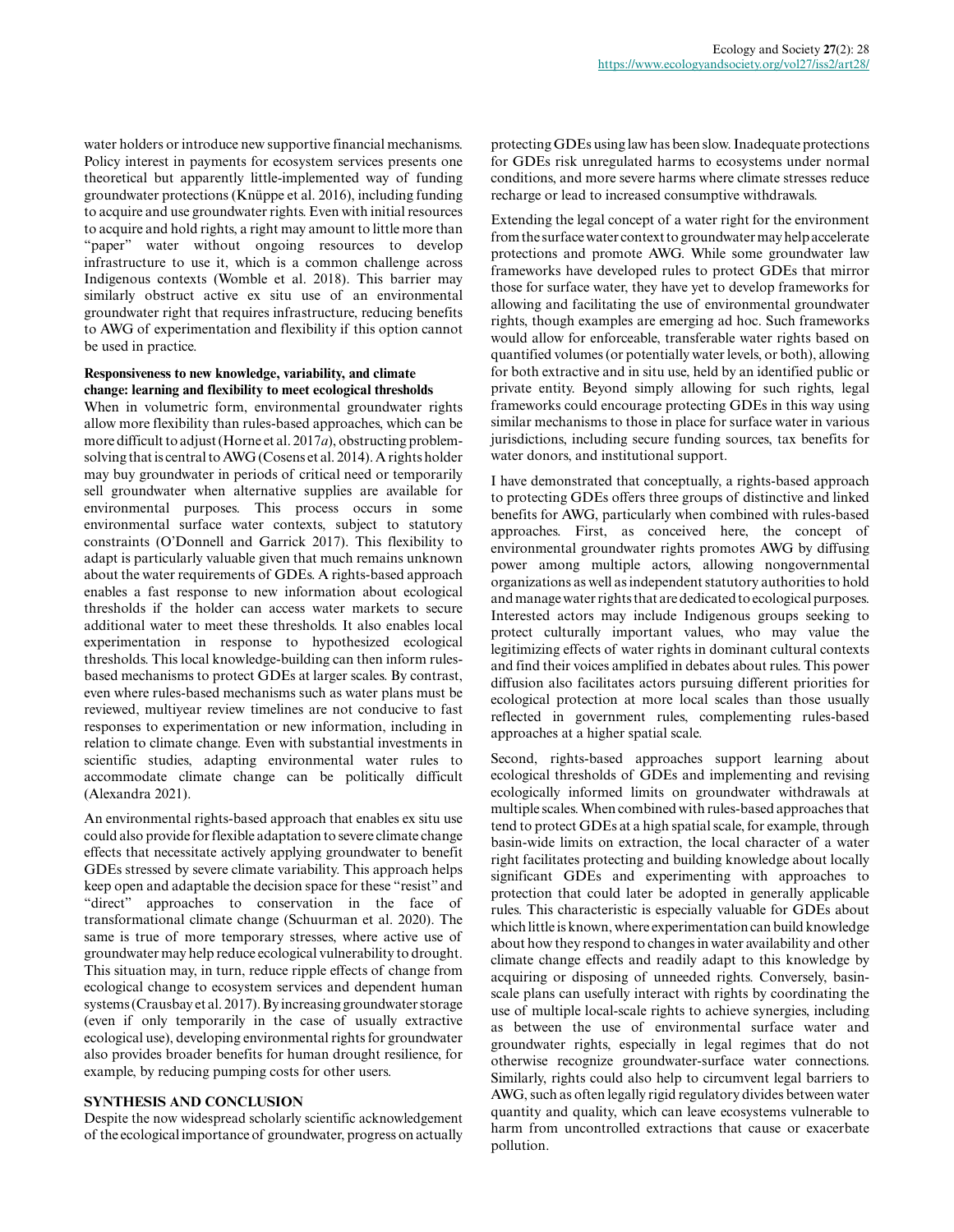Third, environmental groundwater rights may help to counter some of the administrative, sociopolitical, and physical barriers inherent in attempts at AWG that depend solely on rules-based approaches to protecting ecosystems and on improving rules. These barriers include the vagueness with which some rules are specified (e.g., those that constrain withdrawals by considering the "public interest"), which makes them difficult to administer in a way that results in consistent protection. Protections based on rights can be more easily adopted and amended than rules, where legal systems already have basic frameworks for rights. Political difficulties can arise where legislative and regulatory attempts to amend rules to improve GDE protections or respond to new knowledge about GDEs would reduce economically important withdrawals. The quantified nature of rights and the potential for them to be acquired, held, and enforced by environmentally motivated actors that lack conflicting political objectives help to avoid these difficulties. In slowly recharging or depleted groundwater systems, water rights that allow extraction also physically provide scope for artificially restoring ecosystems while the underlying groundwater systems recover. This approach overcomes the natural time lags between ceasing or reducing pumping (for example, under rules-based approaches) and groundwater levels recovering. Active pumping and application to ecological assets could also assist sensitive GDEs or GDEs experiencing peak stress and help a valued ecosystem adapt to a climate-changed future while retaining desirable functions. Rights increase flexibility for experimentation and problem-solving in

Depending on the specific jurisdictional context, legally supporting environmental groundwater rights may require only policy change and encouragement (especially where the rights are emerging ad hoc) or relatively minor legal change (for example, to clarify that in situ use of a groundwater right is allowed and to provide for institutional support or incentives). Equally, the benefits to AWG and risks of such a framework are likely to vary according to the preexisting legal and institutional context and groundwater conditions. Costs, risks, and political barriers are likely to be lowest where relatively little legal and policy change is required. Established frameworks for legally transferable water rights and water markets, and existing "crisis" legal requirements in relation to biodiversity or water quality, may act as windows of opportunity for developing environmental groundwater rights to protect GDEs. Obstacles to using rights to protect GDEs include inadequate funding where a system requires rights to be purchased and where high infrastructure and operational costs are associated with ecological pumping, and the influence of perceptions that GDEs are competing with consumptive use.

management that responds to stressors such as climate change.

An environmental groundwater rights approach is unlikely to work everywhere and likely works best when combined with a rules-based approach. My conceptual analysis suggests that, in some jurisdictions, it will promote AWG to a degree worth investigating further. With climate stresses looming ever larger, the time has come to tap the adaptive potential of current governance approaches to more fully protect our water environments.

*Responses to this article can be read online at:* [https://www.ecologyandsociety.org/issues/responses.](https://www.ecologyandsociety.org/issues/responses.php/13123) [php/13123](https://www.ecologyandsociety.org/issues/responses.php/13123)

# **Acknowledgments:**

*This work is based on research funded by the Australian Research Council (#DE180101154). The article benefited from research assistance from Lucas Volfneuk, thoughtful feedback from Amanda Cravens, Nicola Ulibarri, A. R. Siders, Debra Perrone, Peter Cook, and Erin O'Donnell, and helpful comments from two anonymous reviewers. It was originally conceived in response to a research consulting investigation undertaken for a local farmers' and residents' group in southwestern Victoria, Australia, the Land and Water Resources Otway Catchment (LAWROC) group that is referred to in Appendix 1. I extend my thanks to Marina and Neil Longmore and the larger LAWROC group for their welcome and thoughtful consideration of groundwater issues. All opinions and any errors remain mine alone.*

#### **Data Availability:**

*Data/code sharing is not applicable because no data/code were analyzed in this study.*

#### **LITERATURE CITED**

Alexandra, J. 2021. Navigating the Anthropocene's rivers of risk —climatic change and science-policy dilemmas in Australia's Murray-Darling Basin. Climatic Change 165:1. [https://doi.](https://doi.org/10.1007/s10584-021-03036-w) [org/10.1007/s10584-021-03036-w](https://doi.org/10.1007/s10584-021-03036-w) 

Amos, A. L. 2006. The use of state instream flow laws for federal lands: respecting state control while meeting federal purposes. Environmental Law 36(4):1237-1281. [https://www.jstor.org/](https://www.jstor.org/stable/43267350) [stable/43267350](https://www.jstor.org/stable/43267350)

Arnold, C. A. 2015. Environmental law, episode IV: A new hope? Can environmental law adapt for resilient communities and ecosystems? Journal of Environmental and Sustainability Law 21 (1):3.<https://scholarship.law.missouri.edu/jesl/vol21/iss1/3>

Arnold, C. A., and L. H. Gunderson. 2013. Adaptive law and resilience. Environmental Law Reporter 43:10426-10443.

Arthington, A. H. 2012. Environmental flows: saving rivers in the third millennium. University of California Press, Berkeley, California, USA. [https://doi.org/10.1525/california/9780520273](https://doi.org/10.1525/california/9780520273696.001.0001) [696.001.0001](https://doi.org/10.1525/california/9780520273696.001.0001) 

Arthington, A. H., S. E. Jackson, M. Tomlinson, C. S. Walton, R. A. Rossini, and S. C. Flook. 2020. Springs of the Great Artesian basin – oases of life in Australia's arid and semi-arid interior. Proceedings of the Royal Society of Queensland 126:1-10. [https://](https://www.royalsocietyqld.org/wp-content/uploads/Proceedings%20126%20v2/01_Arthington_et_al_Web.pdf) [www.royalsocietyqld.org/wp-content/uploads/Proceedings%20126%](https://www.royalsocietyqld.org/wp-content/uploads/Proceedings%20126%20v2/01_Arthington_et_al_Web.pdf) [20v2/01\\_Arthington\\_et\\_al\\_Web.pdf](https://www.royalsocietyqld.org/wp-content/uploads/Proceedings%20126%20v2/01_Arthington_et_al_Web.pdf)

Australian Government. 2020*a.* Commonwealth environmental water holdings by catchment and year. Commonwealth Environmental Water Office, Canberra, Australia. [https://www.](https://www.awe.gov.au/sites/default/files/env/pages/270b088e-7eaa-4675-9e17-aac7f8a2a776/files/commonwealth-environmental-water-holdings-catchment-year.pdf) [awe.gov.au/sites/default/files/env/pages/270b088e-7eaa-4675-9e17](https://www.awe.gov.au/sites/default/files/env/pages/270b088e-7eaa-4675-9e17-aac7f8a2a776/files/commonwealth-environmental-water-holdings-catchment-year.pdf) [aac7f8a2a776/files/commonwealth-environmental-water-holdings](https://www.awe.gov.au/sites/default/files/env/pages/270b088e-7eaa-4675-9e17-aac7f8a2a776/files/commonwealth-environmental-water-holdings-catchment-year.pdf)[catchment-year.pdf](https://www.awe.gov.au/sites/default/files/env/pages/270b088e-7eaa-4675-9e17-aac7f8a2a776/files/commonwealth-environmental-water-holdings-catchment-year.pdf)

Australian Government. 2020*b.* Commonwealth Environmental Water Office water management plan 2020–21. Commonwealth of Australia, Canberra, Australia. [https://www.awe.gov.au/sites/](https://www.awe.gov.au/sites/default/files/documents/water-mgt-plan-2020-21.pdf) [default/files/documents/water-mgt-plan-2020-21.pdf](https://www.awe.gov.au/sites/default/files/documents/water-mgt-plan-2020-21.pdf)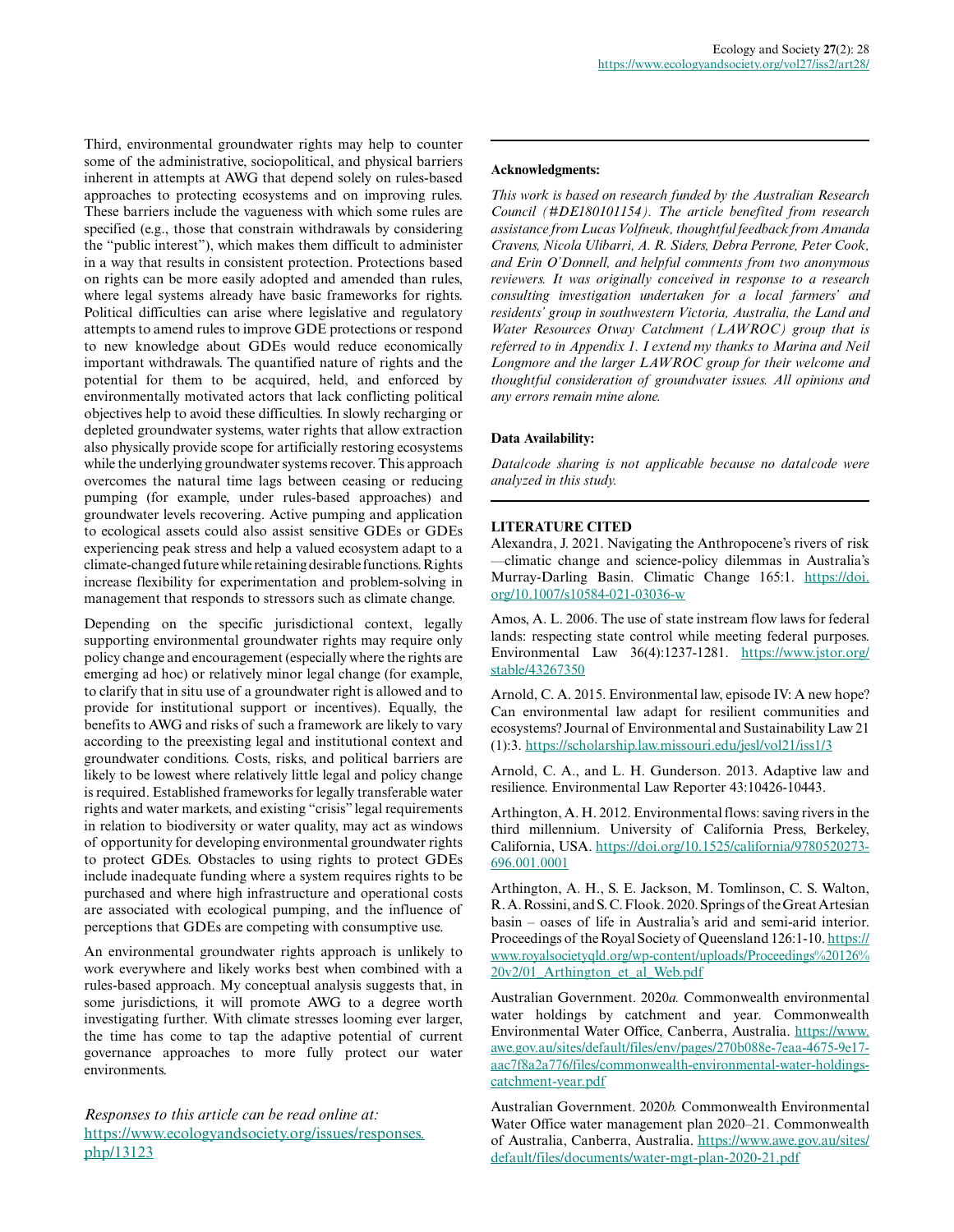Bell, C., and J. Taylor. 2008. Water laws and policies for a sustainable future: a western states' perspective. Western States Water Council, Murray, Utah, USA. [http://www.westernstateswater.](http://www.westernstateswater.org/wp-content/uploads/2012/10/laws-policies-report-final-with-cover-1.pdf) [org/wp-content/uploads/2012/10/laws-policies-report-final-with](http://www.westernstateswater.org/wp-content/uploads/2012/10/laws-policies-report-final-with-cover-1.pdf)[cover-1.pdf](http://www.westernstateswater.org/wp-content/uploads/2012/10/laws-policies-report-final-with-cover-1.pdf)

Boulton, A. J. 2009. Recent progress in the conservation of groundwaters and their dependent ecosystems. Aquatic Conservation: Marine and Freshwater Ecosystems 19(7):731-735. <https://doi.org/10.1002/aqc.1073>

Charalambous, A. N. 2013. Transferable groundwater rights: integrating hydrogeology, law and economics. Routledge, Abingdon, UK.

Clifton, C., R. Evans, S. Hayes, R. Hirji, G. Puz, and C. Pizarro. 2010. Water and climate change: impacts on groundwater resources and adaptation options. World Bank, Washington, D. C., USA.<https://doi.org/10.1596/27857>

Closas, A., and K. G. Villholth. 2020. Groundwater governance: addressing core concepts and challenges. WIREs Water 7(1): e1392. <https://doi.org/10.1002/wat2.1392>

Colvin, C., D. Le Maitre, S. Hughes, and CSIR Environmentek. 2003. Assessing terrestrial groundwater dependent ecosystems in South Africa. Fiinal report to the Water Research Commission. WRC Report 1090-2/2/03. CSIR Environmentek, Pretoria, South Africa. [http://www.wrc.org.za/wp-content/uploads/mdocs/1090-2-2-031.](http://www.wrc.org.za/wp-content/uploads/mdocs/1090-2-2-031.pdf) [pdf](http://www.wrc.org.za/wp-content/uploads/mdocs/1090-2-2-031.pdf)

Commonwealth Scientific and Industrial Research Organisation. 2012. Assessment of the ecological and economic benefits of environmental water in the Murray-Darling Basin: the final report to the Murray-Darling Basin Authority from the CSIRO Multiple Benefits of the Basin Plan project. Commonwealth Scientific and Industrial Research Organisation, Canberra, Australia. [https://](https://doi.org/10.4225/08/584af4c32c941) [doi.org/10.4225/08/584af4c32c941](https://doi.org/10.4225/08/584af4c32c941)

Cosens, B., and B. C. Chaffin. 2016. Adaptive governance of water resources shared with Indigenous peoples: the role of law. Water 8(3):97.<https://doi.org/10.3390/w8030097>

Cosens, B. A., L. Gunderson, and B. Chaffin. 2014. The adaptive water governance project: assessing law, resilience and governance in regional socio-ecological water systems facing a changing climate. Idaho Law Review 51:1. [https://www.uidaho.edu/-/](https://www.uidaho.edu/-/media/UIdaho-Responsive/Files/law/law-review/articles/volume-51/51-1-cosens-barbara-etal-introduction.pdf?la=en&hash=B6A5F431C193031E3FBD9EA60927C569142C8502) [media/UIdaho-Responsive/Files/law/law-review/articles/volume-51/51-1](https://www.uidaho.edu/-/media/UIdaho-Responsive/Files/law/law-review/articles/volume-51/51-1-cosens-barbara-etal-introduction.pdf?la=en&hash=B6A5F431C193031E3FBD9EA60927C569142C8502) [cosens-barbara-etal-introduction.pdf?la=en&hash=](https://www.uidaho.edu/-/media/UIdaho-Responsive/Files/law/law-review/articles/volume-51/51-1-cosens-barbara-etal-introduction.pdf?la=en&hash=B6A5F431C193031E3FBD9EA60927C569142C8502) [B6A5F431C193031E3FBD9EA60927C569142C8502](https://www.uidaho.edu/-/media/UIdaho-Responsive/Files/law/law-review/articles/volume-51/51-1-cosens-barbara-etal-introduction.pdf?la=en&hash=B6A5F431C193031E3FBD9EA60927C569142C8502) 

Covell, C. F., W. Phillips, and A. Scott 2017. Update to a survey of state instream flow programs in the western United States. University of Denver Water Law Review 20(2):355-368. [https://](https://digitalcommons.du.edu/wlr/vol20/iss2/10/) [digitalcommons.du.edu/wlr/vol20/iss2/10/](https://digitalcommons.du.edu/wlr/vol20/iss2/10/)

Craig, R. K. 2020. Water law and climate change in the United States: a review of the legal scholarship. WIREs Water 7(3):e1423. <https://doi.org/10.1002/wat2.1423>

Crausbay, S. D., A. R. Ramirez, S. L. Carter, M. S. Cross, K. R. Hall, D. J. Bathke, J. L. Betancourt, S. Colt, A. E. Cravens, M. S. Dalton, J. B. Dunham, L. E. Hay, M. J. Hayes, J. McEvoy, C. A. McNutt, M. A. Moritz, K. H. Nislow, N. Raheem, and T. Sanford. 2017. Defining ecological drought for the twenty-first century. Bulletin of the American Meteorological Society 98 (12):2543-2550.<https://doi.org/10.1175/BAMS-D-16-0292.1>

Cuadrado-Quesada, G., and R. Rayfuse. 2020. Towards sustainability in groundwater use: an exploration of key drivers motivating the adoption and implementation of policy and regulation. Journal of Environmental Law 32(1):111-137. [https://](https://doi.org/10.1093/jel/eqz020) [doi.org/10.1093/jel/eqz020](https://doi.org/10.1093/jel/eqz020) 

de Graaf, I. E. M., T. Gleeson, L. P. H. van Beek, E. H. Sutanudjaja, and M. F. P. Bierkens. 2019. Environmental flow limits to global groundwater pumping. Nature 574:90-94. [https://](https://doi.org/10.1038/s41586-019-1594-4) [doi.org/10.1038/s41586-019-1594-4](https://doi.org/10.1038/s41586-019-1594-4) 

Department of Water. 2009. Gnangara groundwater areas allocation plan. Report 30. Government of Western Australia, Perth, Australia. https://www.water.wa.gov.au/ data/assets/ [pdf\\_file/0019/1567/89931.pdf](https://www.water.wa.gov.au/__data/assets/pdf_file/0019/1567/89931.pdf)

Department of Water and Environmental Regulation. 2021. Policy: managed aquifer recharge in Western Australia. Government of Western Australia, Perth, Australia. [https://www.](https://www.wa.gov.au/system/files/2021-01/Policy_Managed_aquifer_recharge_in_Western_Australia.pdf) [wa.gov.au/system/files/2021-01/Policy\\_Managed\\_aquifer\\_recha](https://www.wa.gov.au/system/files/2021-01/Policy_Managed_aquifer_recharge_in_Western_Australia.pdf)[rge\\_in\\_Western\\_Australia.pdf](https://www.wa.gov.au/system/files/2021-01/Policy_Managed_aquifer_recharge_in_Western_Australia.pdf)

Docker, B. B., and H. L. Johnson. 2017. Environmental water delivery: maximizing ecological outcomes in a constrained operating environment. Pages 563-598 *in* A. C. Horne, J. A. Webb, M. J. Stewardson, B. Richter, and M. Acreman, editors. Water for the environment: from policy and science to implementation and management. Elsevier, London, UK. [https://doi.org/10.1016/](https://doi.org/10.1016/B978-0-12-803907-6.00024-3) [B978-0-12-803907-6.00024-3](https://doi.org/10.1016/B978-0-12-803907-6.00024-3) 

Donoso, G., E. Lictevout, and J.-D. Rinaudo. 2020. Groundwater management lessons from Chile. Pages 481-509 *in* J.-D. Rinaudo, C. Holley, S. Barnett, and M. Montginoul, editors. Sustainable groundwater management: a comparative analysis of French and Australian policies and implications to other countries. Springer, Cham, Switzerland. [https://doi.org/10.1007/978-3-030-32766-8\\_25](https://doi.org/10.1007/978-3-030-32766-8_25)

Doody, T. M., O. V. Barron, K. Dowsley, I. Emelyanova, J. Fawcett, I. C. Overton, J. L. Pritchard, A. I. J. M. Van Dijk, and G. Warren. 2017. Continental mapping of groundwater dependent ecosystems: a methodological framework to integrate diverse data and expert opinion. Journal of Hydrology: Regional Studies 10:61-81.<https://doi.org/10.1016/j.ejrh.2017.01.003>

du Bray, M. V., M. Burnham, K. Running, and V. Hillis. 2018. Adaptive groundwater governance and the challenges of policy implementation in Idaho's Eastern Snake Plain aquifer region. Water Alternatives 11(3):533-551. [https://www.water-alternatives.](https://www.water-alternatives.org/index.php/alldoc/articles/vol11/v11issue3/452-a11-3-5) [org/index.php/alldoc/articles/vol11/v11issue3/452-a11-3-5](https://www.water-alternatives.org/index.php/alldoc/articles/vol11/v11issue3/452-a11-3-5)

Dyson, M., G. Bergkamp, and J. Scanlon, editors. 2008. Flow: the essentials of environmental flows. International Union for Conservation of Nature and Natural Resources, Gland, Switzerland. [https://www.iucn.org/content/flow-essentials-environmental](https://www.iucn.org/content/flow-essentials-environmental-flows-0)[flows-0](https://www.iucn.org/content/flow-essentials-environmental-flows-0) 

Ekmekçi, M., and G. Günay. 1997. Role of public awareness in groundwater protection. Environmental Geology 30:81-87. <https://doi.org/10.1007/s002540050135>

Elshall, A. S., A. D. Arik, A. I. El-Kadi, S. Pierce, M. Ye, K. M. Burnett, C. A. Wada, L. L. Bremer, and G. Chun. 2020.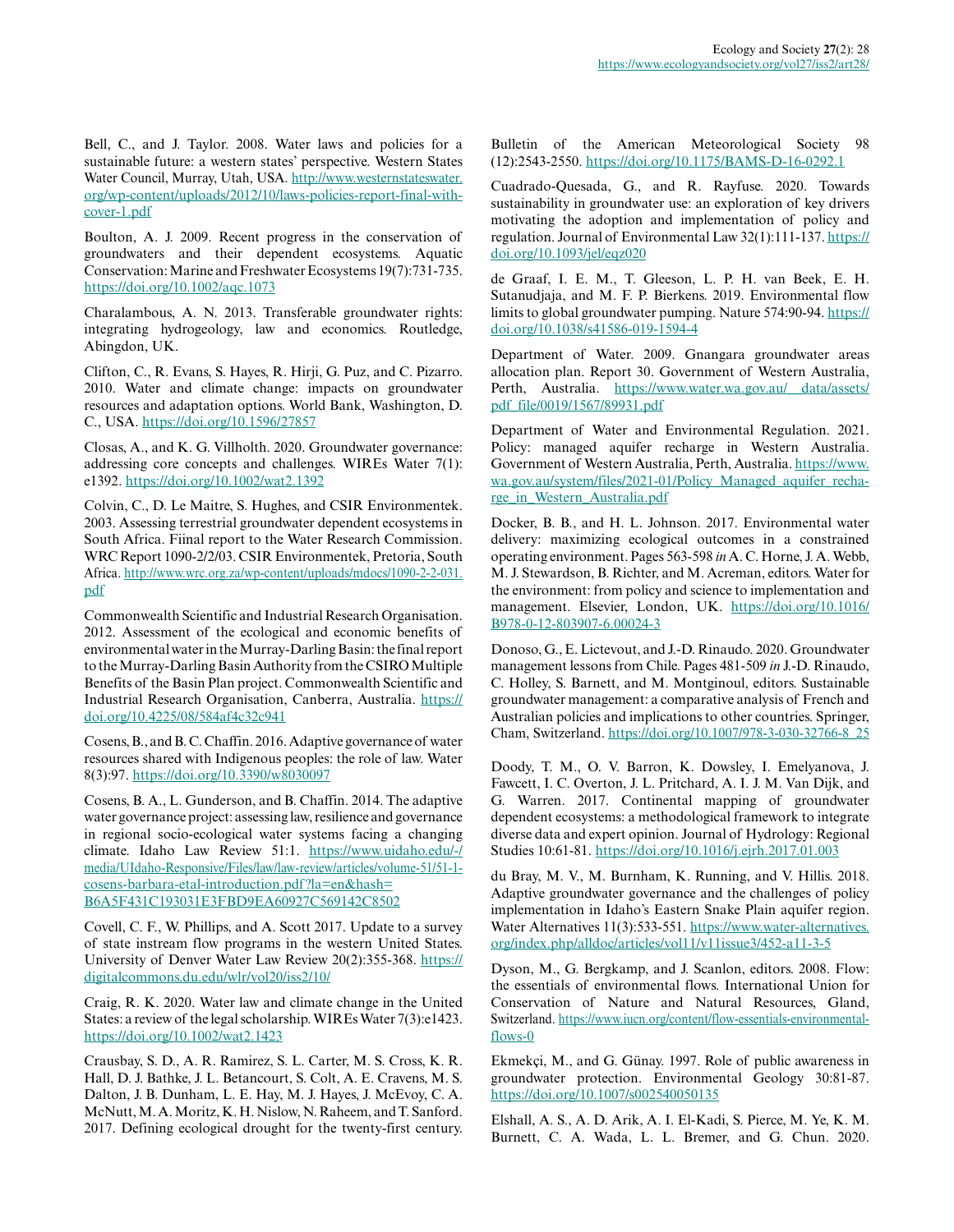Groundwater sustainability: a review of the interactions between science and policy. Environmental Research Letters 15(9):093004. <https://doi.org/10.1088/1748-9326/ab8e8c>

Gage, A., and A. Milman. 2021. Groundwater plans in the United States: regulatory frameworks and management goals. Groundwater 59(2):175-189.<https://doi.org/10.1111/gwat.13050>

Gannon, C. 2014. Legal protection for groundwater-dependent ecosystems. Michigan Journal of Environmental and Administrative Law 4(1):183-211. [https://doi.org/10.36640/](https://doi.org/10.36640/mjeal.4.1.legal) [mjeal.4.1.legal](https://doi.org/10.36640/mjeal.4.1.legal) 

Gardner, A., R. H. Bartlett, J. Gray, and R. Nelson. 2018. Water resources law. Second edition. LexisNexis Butterworths, Chatswood, Australia.

Garmestani, A., J. B. Ruhl, B. C. Chaffin, R. K. Craig, H. F. M. W. van Rijswick, D. G. Angeler, C. Folke, L. Gunderson, D. Twidwell, and C. R. Allen. 2019. Untapped capacity for resilience in environmental law. Proceedings of the National Academy of Sciences 116(40):19899-19904.<https://doi.org/10.1073/pnas.1906247116>

Gleeson, T., W. M. Alley, D. M. Allen, M. A. Sophocleous, Y. Zhou, M. Taniguchi, and J. VanderSteen. 2012. Towards sustainable groundwater use: setting long-term goals, backcasting, and managing adaptively. Groundwater 50(1):19-26. <https://doi.org/10.1111/j.1745-6584.2011.00825.x>

Gleeson, T., M. Cuthbert, G. Ferguson, and D. Perrone. 2020. Global groundwater sustainability, resources, and systems in the Anthropocene. Annual Review of Earth and Planetary Sciences 48:431-463.<https://doi.org/10.1146/annurev-earth-071719-055251>

Gosnell, H., B. C. Chaffin, J. B. Ruhl, C. A. Arnold, R. K. Craig, M. H. Benson, and A. Devenish. 2017. Transforming (perceived) rigidity in environmental law through adaptive governance: a case of Endangered Species Act implementation. Ecology and Society 22(4):42. <https://doi.org/10.5751/ES-09887-220442>

Griebler, C., and M. Avramov. 2015. Groundwater ecosystem services: a review. Freshwater Science 34(1):355-367. [https://doi.](https://doi.org/10.1086/679903) [org/10.1086/679903](https://doi.org/10.1086/679903)

Griggs, B. W. 2014. Beyond drought: water rights in the age of permanent depletion. Kansas Law Review 62(5):1263-1324. <https://doi.org/10.17161/1808.20269>

Griggs, B. W. 2017. The political cultures of irrigation and the proxy battles of interstate water litigation. Natural Resources Journal 57(1):3. [https://digitalrepository.unm.edu/nrj/vol57/](https://digitalrepository.unm.edu/nrj/vol57/iss1/3/) [iss1/3/](https://digitalrepository.unm.edu/nrj/vol57/iss1/3/)

Haas, L. 2008. Modifying water infrastructure. Pages 45-63 *in* Dyson, M., G. Bergkamp, and J. Scanlon, editors. Flow: the essentials of environmental flows. International Union for Conservation of Nature and Natural Resources, Gland, Switzerland. [https://www.iucn.org/content/flow-essentials-environmental](https://www.iucn.org/content/flow-essentials-environmental-flows-0)[flows-0](https://www.iucn.org/content/flow-essentials-environmental-flows-0) 

Hérivaux, C., and M. Grémont. 2019. Valuing a diversity of ecosystem services: The way forward to protect strategic groundwater resources for the future? Ecosystem Services 35:184-193.<https://doi.org/10.1016/j.ecoser.2018.12.011>

Holley, C., and D. Sinclair. 2012. Compliance and enforcement of water licences in NSW: limitations in law, policy and institutions. Australasian Journal of Natural Resources Law and Policy 15(2):149-189. [https://search.informit.org/doi/10.3316/](https://search.informit.org/doi/10.3316/ielapa.201214583) [ielapa.201214583](https://search.informit.org/doi/10.3316/ielapa.201214583) 

Horne, A. C., E. L. O'Donnell, and R. E. Tharme. 2017*a.* Mechanisms to allocate environmental water. Pages 361-398 *in* A. C. Horne, J. A. Webb, M. J. Stewardson, B. Richter, and M. Acreman, editors. Water for the environment: from policy and science to implementation and management. Elsevier, London, UK. <https://doi.org/10.1016/B978-0-12-803907-6.00017-6>

Horne, A. C., J. A. Webb, M. J. Stewardson, B. Richter, and M. Acreman, editors. 2017*b.* Water for the environment: from policy and science to implementation and management. Elsevier, London, UK.<https://doi.org/10.1016/C2015-0-00163-0>

Howard, J., and M. Merrifield. 2010. Mapping groundwater dependent ecosystems in California. Plos One 5(6):e11249. <https://doi.org/10.1371/journal.pone.0011249>

Huitema, D., E. Mostert, W. Egas, S. Moellenkamp, C. Pahl-Wostl, and R. Yalcin. 2009. Adaptive water governance: assessing the institutional prescriptions of adaptive (co-)management from a governance perspective and defining a research agenda. Ecology and Society 14(1):26.<http://dx.doi.org/10.5751/ES-02827-140126>

Jackson, S., and M. Langton. 2011. Trends in the recognition of Indigenous water needs in Australian water reform: the limitations of 'cultural' entitlements in achieving water equity. Journal of Water Law 22(2-3):109-123. [http://hdl.handle.](http://hdl.handle.net/10072/53164) [net/10072/53164](http://hdl.handle.net/10072/53164) 

Jakeman, A. J., O. Barreteau, R. J. Hunt, J.-D. Rinaudo, A. Ross, M. Arshad, and S. Hamilton. 2016. Integrated groundwater management: an overview of concepts and challenges. Pages 3-20 *in* A. J. Jakeman, O. Barreteau, R. J. Hunt, J.-D. Rinaudo, and A. Ross, editors. Integrated groundwater management: concepts, approaches and challenges. Springer, Cham, Switzerland. [https://](https://doi.org/10.1007/978-3-319-23576-9_1) [doi.org/10.1007/978-3-319-23576-9\\_1](https://doi.org/10.1007/978-3-319-23576-9_1)

Kløve, B., P. Ala-Aho, G. Bertrand, J. J. Gurdak, H. Kupfersberger, J. Kværner, T. Muotka, H. Mykrä, E. Preda, P. Rossi, C. B. Uvo, E. Velasco, and M. Pulido-Velazquez. 2014. Climate change impacts on groundwater and dependent ecosystems. Journal of Hydrology 518(B):250-266. [https://doi.](https://doi.org/10.1016/j.jhydrol.2013.06.037) [org/10.1016/j.jhydrol.2013.06.037](https://doi.org/10.1016/j.jhydrol.2013.06.037) 

Knüppe, K., and C. Pahl-Wostl. 2013. Requirements for adaptive governance of groundwater ecosystem services: insights from Sandveld (South Africa), Upper Guadiana (Spain) and Spree (Germany). Regional Environmental Change 13:53-66. [https://](https://doi.org/10.1007/s10113-012-0312-7) [doi.org/10.1007/s10113-012-0312-7](https://doi.org/10.1007/s10113-012-0312-7) 

Knüppe, K., C. Pahl-Wostl, and J. Vinke-de Kruijf. 2016. Sustainable groundwater management: a comparative study of local policy changes and ecosystem services in South Africa and Germany. Environmental Policy and Governance 26(1):59-72. <https://doi.org/10.1002/eet.1693>

Konikow, L. F., and E. Kendy. 2005. Groundwater depletion: a global problem. Hydrogeology Journal 13:317-320. [https://doi.](https://doi.org/10.1007/s10040-004-0411-8) [org/10.1007/s10040-004-0411-8](https://doi.org/10.1007/s10040-004-0411-8)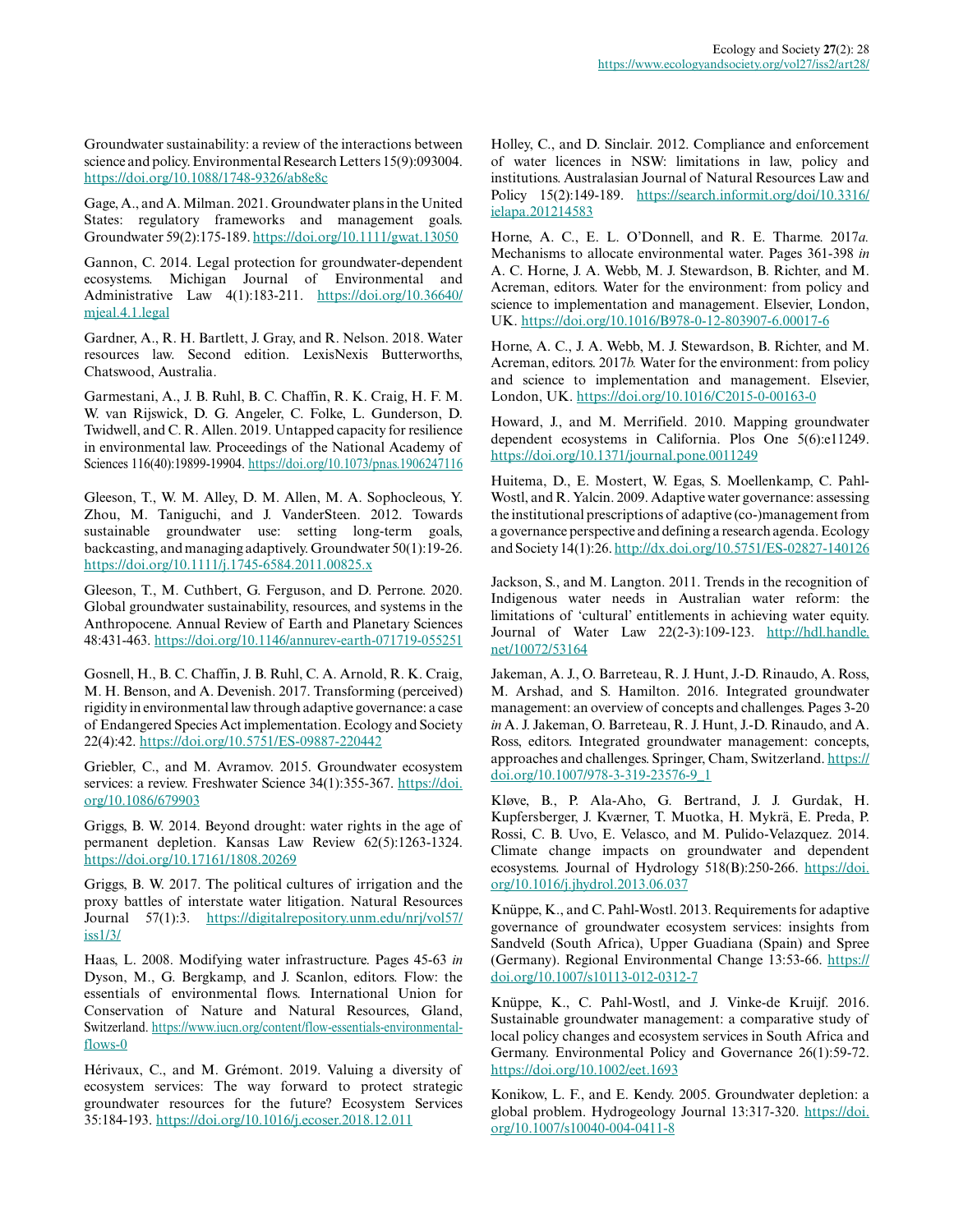Larsen, L. G., and C. Woelfle-Erskine. 2018. Groundwater is key to salmonid persistence and recruitment in intermittent Mediterranean-climate streams. Water Resources Research 54 (11):8909-8930.<https://doi.org/10.1029/2018WR023324>

Le Quesne, T., E. Kendy, and D. Weston. 2010. The implementation challenge: taking stock of government policies to protect and restore environmental flows. World Wide Fund for Nature, Gland, Switzerland, and The Nature Conservancy, Arlington, Virginia, USA. [https://wwf.panda.org/wwf\\_news/?](https://wwf.panda.org/wwf_news/?196955/The-Implementation--Challenge---Taking-stock-of-government-policies-to-protect-and-restore-environmental-flows) [196955/The-Implementation--Challenge---Taking-stock-of-government](https://wwf.panda.org/wwf_news/?196955/The-Implementation--Challenge---Taking-stock-of-government-policies-to-protect-and-restore-environmental-flows)[policies-to-protect-and-restore-environmental-flows](https://wwf.panda.org/wwf_news/?196955/The-Implementation--Challenge---Taking-stock-of-government-policies-to-protect-and-restore-environmental-flows) 

Leshy, J. D. 2008. The federal role in managing the nation's groundwater. Hastings West-Northwest Journal of Environmental Law and Policy 14(1):1. [https://repository.uchastings.edu/](https://repository.uchastings.edu/hastings_environmental_law_journal/vol11/iss1/1/) hastings environmental law journal/vol11/iss1/1/

Margat, J., and J. van der Gun. 2013. Groundwater around the world: a geographic synopsis. CRC Press, Boca Raton, Florida, USA.

Murray Irrigation. 2019. Delivering the future: private irrigation infrastructure operators program in NSW (PIIOP) round two. Final report. Murray Irrigation, Deniliquin, Australia. [https://](https://www.awe.gov.au/sites/default/files/documents/mil-piiop-round-2-final-report.pdf) [www.awe.gov.au/sites/default/files/documents/mil-piiop-round-2](https://www.awe.gov.au/sites/default/files/documents/mil-piiop-round-2-final-report.pdf) [final-report.pdf](https://www.awe.gov.au/sites/default/files/documents/mil-piiop-round-2-final-report.pdf)

Murray-Darling Basin Authority. 2015. The living Murray 2014– 15: environmental watering report. Murray-Darling Basin Authority, Adelaide, Australia. [https://www.mdba.gov.au/](https://www.mdba.gov.au/publications/mdba-reports/living-murray-2014-15-environmental-watering-report) [publications/mdba-reports/living-murray-2014-15-environmental](https://www.mdba.gov.au/publications/mdba-reports/living-murray-2014-15-environmental-watering-report)[watering-report](https://www.mdba.gov.au/publications/mdba-reports/living-murray-2014-15-environmental-watering-report) 

Nelson, R. L. 2013. Groundwater, rivers and ecosystems: comparative insights into law and policy for making the links. Australian Environment Review 28:558-566. [https://www.pc.gov.](https://www.pc.gov.au/__data/assets/pdf_file/0019/222652/subdr109-water-reform-attachment2.pdf) [au/\\_\\_data/assets/pdf\\_file/0019/222652/subdr109-water-reform](https://www.pc.gov.au/__data/assets/pdf_file/0019/222652/subdr109-water-reform-attachment2.pdf)[attachment2.pdf](https://www.pc.gov.au/__data/assets/pdf_file/0019/222652/subdr109-water-reform-attachment2.pdf)

Nelson, R. L. 2014. Groundwater wells versus surface water and ecosystems: an empirical approach to law and policy challenges and solutions. Dissertation. Stanford University, Stanford, California, USA. [https://stacks.stanford.edu/file/druid:fm457qn9240/](https://stacks.stanford.edu/file/druid:fm457qn9240/Nelson-JSDDissertation-FINAL-augmented.pdf) [Nelson-JSDDissertation-FINAL-augmented.pdf](https://stacks.stanford.edu/file/druid:fm457qn9240/Nelson-JSDDissertation-FINAL-augmented.pdf)

Nelson, R., L. Godden, and B. Lindsay. 2018. A pathway to cultural flows in Australia. Murray-Darling Basin Authority, North Melbourne, Australia. [https://culturalflows.com.au/](https://culturalflows.com.au/images/documents/Law%20and%20Policy%20Summary.pdf) [images/documents/Law%20and%20Policy%20Summary.pdf](https://culturalflows.com.au/images/documents/Law%20and%20Policy%20Summary.pdf)

Nelson, R., and P. Quevauviller. 2016. Groundwater law. Pages 173-196 *in* A. J. Jakeman, O. Barreteau, R. J. Hunt, J.-D. Rinaudo, and A. Ross, editors. Integrated groundwater management: concepts, approaches and challenges. Springer, Cham, Switzerland. [https://doi.org/10.1007/978-3-319-23576-9\\_7](https://doi.org/10.1007/978-3-319-23576-9_7)

New South Wales Government. 2016. Program evaluation: evaluation of cap and pipe the bores program. New South Wales Department of Industry, Skills and Regional Development, Sydney, Australia. [https://www.industry.nsw.gov.au/\\_\\_data/assets/](https://www.industry.nsw.gov.au/__data/assets/pdf_file/0018/102078/evaluation-of-the-cap-and-pipe-the-bores-program.pdf) [pdf\\_file/0018/102078/evaluation-of-the-cap-and-pipe-the-bores-program.](https://www.industry.nsw.gov.au/__data/assets/pdf_file/0018/102078/evaluation-of-the-cap-and-pipe-the-bores-program.pdf) [pdf](https://www.industry.nsw.gov.au/__data/assets/pdf_file/0018/102078/evaluation-of-the-cap-and-pipe-the-bores-program.pdf)

New South Wales Government. 2019. Cap and pipe the bores program. New South Wales Department of Industry, Skills and Regional Development, Sydney, Australia. [https://www.industry.](https://www.industry.nsw.gov.au/water/plans-programs/water-recovery-programs/cap-and-pipe-the-bores) [nsw.gov.au/water/plans-programs/water-recovery-programs/cap-and](https://www.industry.nsw.gov.au/water/plans-programs/water-recovery-programs/cap-and-pipe-the-bores)[pipe-the-bores](https://www.industry.nsw.gov.au/water/plans-programs/water-recovery-programs/cap-and-pipe-the-bores) 

Noorduijn, S. L., P. G. Cook, C. T. Simmons, and S. B. Richardson. 2019. Protecting groundwater levels and ecosystems with simple management approaches. Hydrogeology Journal 27:225-237.<https://doi.org/10.1007/s10040-018-1849-4>

O'Donnell, E. 2012. Institutional reform in environmental water management: the new Victorian Environmental Water Holder. Journal of Water Law 22:73-84.

O'Donnell, E. 2013. Common legal and policy factors in the emergence of environmental water managers. WIT Transactions on Ecology and the Environment 178:321-333. [https://doi.](https://doi.org/10.2495/WS130271) [org/10.2495/WS130271](https://doi.org/10.2495/WS130271)

O'Donnell, E. 2018. Legal rights for rivers: competition, collaboration and water governance. Routledge, Abingdon, UK.

O'Donnell, E. 2020. Rivers as living beings: rights in law, but no rights to water? Griffith Law Review 29(4):643-668. [https://doi.](https://doi.org/10.1080/10383441.2020.1881304) [org/10.1080/10383441.2020.1881304](https://doi.org/10.1080/10383441.2020.1881304) 

O'Donnell, E. L., and D. E. Garrick. 2017. Environmental water organizations and institutional settings. Pages 421-451 *in* A. C. Horne, J. A. Webb, M. J. Stewardson, B. Richter, and M. Acreman, editors. Water for the environment: from policy and science to implementation and management. Elsevier, London, UK. [https://](https://doi.org/10.1016/B978-0-12-803907-6.00019-X) [doi.org/10.1016/B978-0-12-803907-6.00019-X](https://doi.org/10.1016/B978-0-12-803907-6.00019-X)

O'Donnell, E., L. Godden, and K. O'Bryan. 2021. Cultural water for cultural economies. Final report. University of Melbourne, Melbourne, Australia. [https://law.unimelb.edu.au/\\_\\_data/assets/](https://law.unimelb.edu.au/__data/assets/pdf_file/0008/3628637/Final-Water-REPORT-spreads.pdf) [pdf\\_file/0008/3628637/Final-Water-REPORT-spreads.pdf](https://law.unimelb.edu.au/__data/assets/pdf_file/0008/3628637/Final-Water-REPORT-spreads.pdf)

O'Donnell, E. L., and J. Talbot-Jones. 2018. Creating legal rights for rivers: lessons from Australia, New Zealand, and India. Ecology and Society 23(1):7.<https://doi.org/10.5751/ES-09854-230107>

Owens, K. 2016. Environmental water markets and regulation: a comparative legal approach. Routledge, Abingdon, UK.

Pahl-Wostl, C., A. Arthington, J. Bogardi, S. E. Bunn, H. Hoff, L. Lebel, E. Nikitina, M. Palmer, L. N. Poff, K. Richards, M. Schlüter, R. Schulze, A. St-Hilaire, R. Tharme, K. Tockner, and D. Tsegai. 2013. Environmental flows and water governance: managing sustainable water uses. Current Opinion in Environmental Sustainability 5(3-4):341-351. [https://doi.org/10.1016/](https://doi.org/10.1016/j.cosust.2013.06.009) [j.cosust.2013.06.009](https://doi.org/10.1016/j.cosust.2013.06.009) 

Pierce, D., and P. Cook. 2020. Conceptual approaches, methods and models used to assess extraction limits in Australia: from sustainable to acceptable yield. Pages 275-289 *in* J.-D. Rinaudo, C. Holley, S. Barnett, and M. Montginoul, editors. Sustainable groundwater management: a comparative analysis of French and Australian policies and implications to other countries. Springer, Cham, Switzerland. [https://doi.org/10.1007/978-3-030-32766-8\\_14](https://doi.org/10.1007/978-3-030-32766-8_14)

Productivity Commission. 2003. Water rights arrangements in Australia and overseas. Commission research paper. Melbourne: Commonwealth of Australia Productivity Commission, Melbourne, Australia. [https://www.pc.gov.au/research/completed/](https://www.pc.gov.au/research/completed/water-rights/water-rights.pdf) [water-rights/water-rights.pdf](https://www.pc.gov.au/research/completed/water-rights/water-rights.pdf)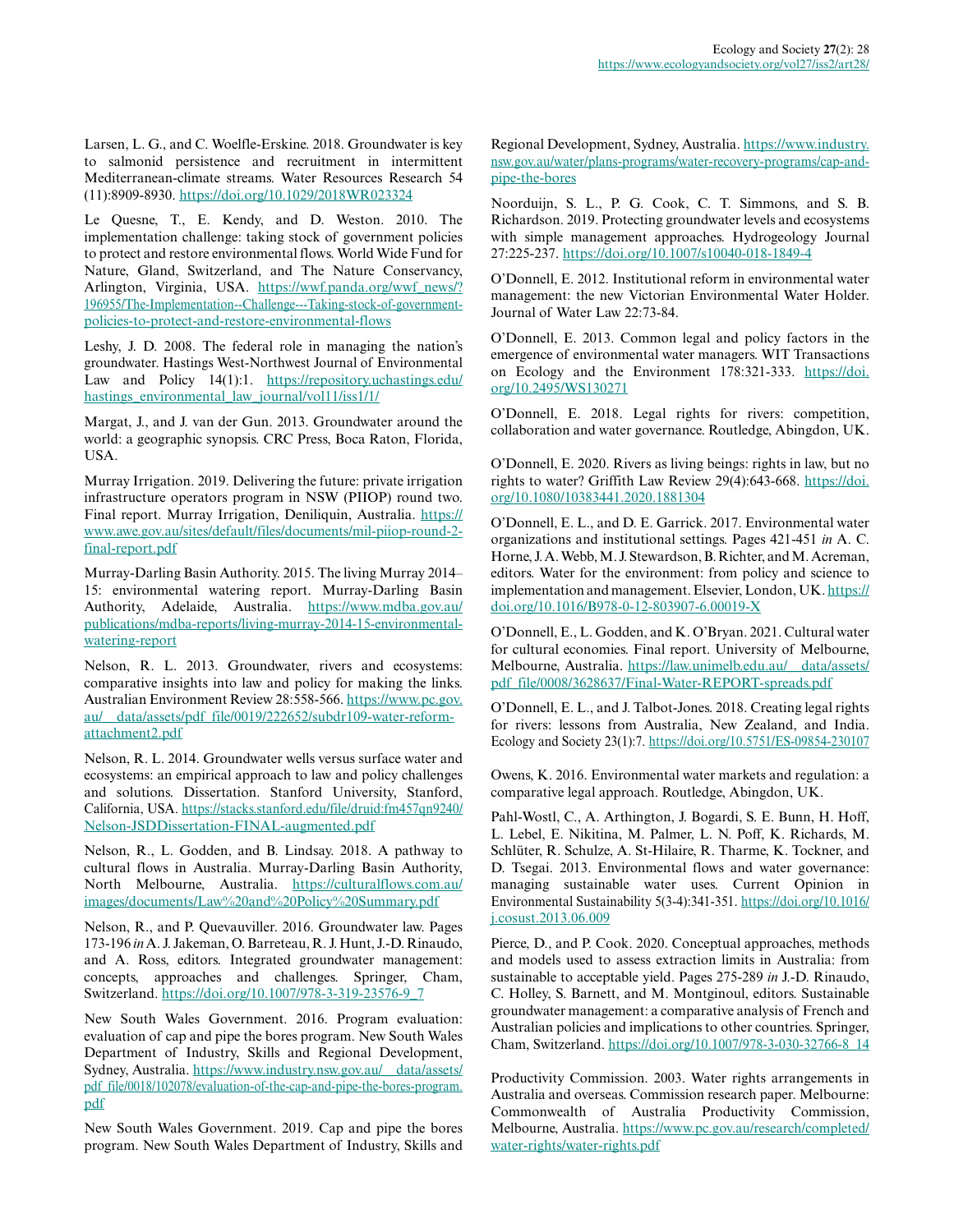Ratliff, D. 2016. A proper seat at the table: affirming a broad Winters right to groundwater. University of Denver Water Law Review 19(2):239-260. [https://digitalcommons.du.edu/wlr/vol19/](https://digitalcommons.du.edu/wlr/vol19/iss2/8/) [iss2/8/](https://digitalcommons.du.edu/wlr/vol19/iss2/8/)

Richardson, J. J. Jr. 2012. Existing regulation of exempt wells in the United States. Journal of Contemporary Water Research and Education 148(1):3-9. [https://doi.org/10.1111/j.1936-704X.2012.03106.](https://doi.org/10.1111/j.1936-704X.2012.03106.x) [x](https://doi.org/10.1111/j.1936-704X.2012.03106.x)

Richardson, S., E. Irvine, R. Froend, P. Boon, S. Barber, and B. Bonneville. 2011. Australian groundwater-dependent ecosystems toolbox: part 1: assessment framework. Waterlines Report Series 69. Commonwealth of Australia, National Water Commission, Canberra, Australia. [http://www.bom.gov.au/water/groundwater/](http://www.bom.gov.au/water/groundwater/gde/GDEToolbox_PartOne_Assessment-Framework.pdf) [gde/GDEToolbox\\_PartOne\\_Assessment-Framework.pdf](http://www.bom.gov.au/water/groundwater/gde/GDEToolbox_PartOne_Assessment-Framework.pdf)

Rohde, M. M., R. Froend, and J. Howard. 2017. A global synthesis of managing groundwater dependent ecosystems under sustainable groundwater policy. Groundwater 55(3):293-301. <https://doi.org/10.1111/gwat.12511>

Saito, L., B. Christian, J. Diffley, H. Richter, M. M. Rohde, and S. A. Morrison. 2021. Managing groundwater to ensure ecosystem function. Groundwater 59(3):322-333. [https://doi.](https://doi.org/10.1111/gwat.13089) [org/10.1111/gwat.13089](https://doi.org/10.1111/gwat.13089)

Schlager, E. 2006. Challenges of governing groundwater in U.S. western states. Hydrogeology Journal 14:350-360. [https://doi.](https://doi.org/10.1007/s10040-005-0012-1) [org/10.1007/s10040-005-0012-1](https://doi.org/10.1007/s10040-005-0012-1)

Schromen-Wawrin, L. 2013. Adopting instream flow rules in Washington State: Can citizens jumpstart the process through the Administrative Procedure Act? Gonzaga Law Review 48 (3):561-594. [https://gonzagalawreview.com/article/10161-adopting](https://gonzagalawreview.com/article/10161-adopting-instream-flow-rules-in-washington-state-can-citizens-jumpstart-the-process-through-the-administrative-procedure-act)[instream-flow-rules-in-washington-state-can-citizens-jumpstart](https://gonzagalawreview.com/article/10161-adopting-instream-flow-rules-in-washington-state-can-citizens-jumpstart-the-process-through-the-administrative-procedure-act)[the-process-through-the-administrative-procedure-act](https://gonzagalawreview.com/article/10161-adopting-instream-flow-rules-in-washington-state-can-citizens-jumpstart-the-process-through-the-administrative-procedure-act)

Schuurman, G. W., C. H. Hoffman, D. N. Cole, D. J. Lawrence, J. M. Morton, D. R. Magness, A. E. Cravens, S. Covington, R. O'Malley, and N. A. Fisichelli. 2020. Resist-accept-direct (RAD) —a framework for the 21st-century natural resource manager. U. S. Department of the Interior, National Park Service, Fort Collins, Colorado, USA.<https://irma.nps.gov/DataStore/DownloadFile/654543>

Seward, P. 2010. Challenges facing environmentally sustainable ground water use in South Africa. Groundwater 48(2):239-245. <https://doi.org/10.1111/j.1745-6584.2008.00518.x>

Skiadaresis, G., J. A. Schwarz, and J. Bauhus. 2019. Groundwater extraction in floodplain forests reduces radial growth and increases summer drought sensitivity of pedunculate oak trees (*Quercus robur* L.). Frontiers in Forests and Global Change 2:5. <https://doi.org/10.3389/ffgc.2019.00005>

Squillace, M. 2020. Restoring the public interest in western water law. Utah Law Review 2020(3):627-683. [https://doi.](https://doi.org/10.26054/0D-0BBW-PGXM) [org/10.26054/0D-0BBW-PGXM](https://doi.org/10.26054/0D-0BBW-PGXM)

Stevens, L. E., E. R. Schenk, and A. E. Springer. 2021. Springs ecosystem classification. Ecological Applications 31(1):e2218. <https://doi.org/10.1002/eap.2218>

Stewardson, M. J., M. Acreman, J. F. Costelloe, T. D. Fletcher, K. J. A. Fowler, A. C. Horne, G. Liu, M. E. McClain, and M. C. Peel. 2017. Understanding hydrological alteration. Pages 37-64 *in* A. C. Horne, J. A. Webb, M. J. Stewardson, B. Richter, and M. Acreman, editors. Water for the environment: from policy and science to implementation and management. Elsevier, London, UK. <https://doi.org/10.1016/B978-0-12-803907-6.00003-6>

Susskind, L. 2005. Resource planning, dispute resolution, and adaptive governance. Pages 141-149 *in* J. T. Scholz and B. Stiftel, editors. Adaptive governance and water conflict: new institutions for collaborative planning. Resources for the Future, Washington, D.C., USA.

Theesfeld, I. 2010. Institutional challenges for national groundwater governance: policies and issues. Groundwater 48 (1):131-142. <https://doi.org/10.1111/j.1745-6584.2009.00624.x>

Thomann, J. A., A. D. Werner, D. J. Irvine, and M. J. Currell. 2020. Adaptive management in groundwater planning and development: a review of theory and applications. Journal of Hydrology 586:124871. <https://doi.org/10.1016/j.jhydrol.2020.124871>

Thomas, B. F. 2019. Sustainability indices to evaluate groundwater adaptive management: a case study in California (USA) for the Sustainable Groundwater Management Act. Hydrogeology Journal 27:239-248. [https://doi.org/10.1007/](https://doi.org/10.1007/s10040-018-1863-6) [s10040-018-1863-6](https://doi.org/10.1007/s10040-018-1863-6) 

Thompson, B. H. Jr. 2011. Beyond connections: pursuing multidimensional conjunctive management. Idaho Law Review 47:265-307. [https://law.stanford.edu/publications/beyond-connections](https://law.stanford.edu/publications/beyond-connections-pursuing-multidimensional-conjunctive-management/)[pursuing-multidimensional-conjunctive-management/](https://law.stanford.edu/publications/beyond-connections-pursuing-multidimensional-conjunctive-management/) 

Thompson, B. H. Jr., J. D. Leshy, R. H. Abrams, and S. B. Zellmer. 2018. Legal control of water resources: cases and materials. Sixth edition. West Academic, St. Paul, Minnesota, USA.

Thoms, M. C., and F. Sheldon. 2002. An ecosystem approach for determining environmental water allocations in Australian dryland river systems: the role of geomorphology. Geomorphology 47(2-4):153-168. [https://doi.org/10.1016/S0169-555X](https://doi.org/10.1016/S0169-555X(02)00085-5) [\(02\)00085-5](https://doi.org/10.1016/S0169-555X(02)00085-5) 

Tomlinson, M. 2011. Ecological water requirements of groundwater systems: a knowledge and policy review. Waterlines Report 68. Commonwealth of Australia, National Water Commission, Canberra, Australia. [https://webarchive.nla.gov.](https://webarchive.nla.gov.au/awa/20160615081629/http://archive.nwc.gov.au/library/waterlines/68) [au/awa/20160615081629/http://archive.nwc.gov.au/library/waterlines/68](https://webarchive.nla.gov.au/awa/20160615081629/http://archive.nwc.gov.au/library/waterlines/68)

U.S. Department of Agriculture, Forest Service. 2012. Groundwater-dependent ecosystems: level 1 inventory field guide: inventory methods for assessment and planning. General Techncal Report WO-86a. U.S. Department of Agriculture, Forest Service, Washington, D.C., USA. [https://www.fs.fed.us/](https://www.fs.fed.us/geology/GDE_Level_I_FG_final_March2012_rev1_printing.pdf) [geology/GDE\\_Level\\_I\\_FG\\_final\\_March2012\\_rev1\\_printing.pdf](https://www.fs.fed.us/geology/GDE_Level_I_FG_final_March2012_rev1_printing.pdf)

Verley, F. 2020. Lessons from twenty years of local volumetric groundwater management: the case of the Beauce Aquifer, Central France. Pages 93-108 *in* J.-D. Rinaudo, C. Holley, S. Barnett, and M. Montginoul, editors. Sustainable groundwater management: a comparative analysis of French and Australian policies and implications to other countries. Springer, Cham, Switzerland. [https://doi.org/10.1007/978-3-030-32766-8\\_5](https://doi.org/10.1007/978-3-030-32766-8_5)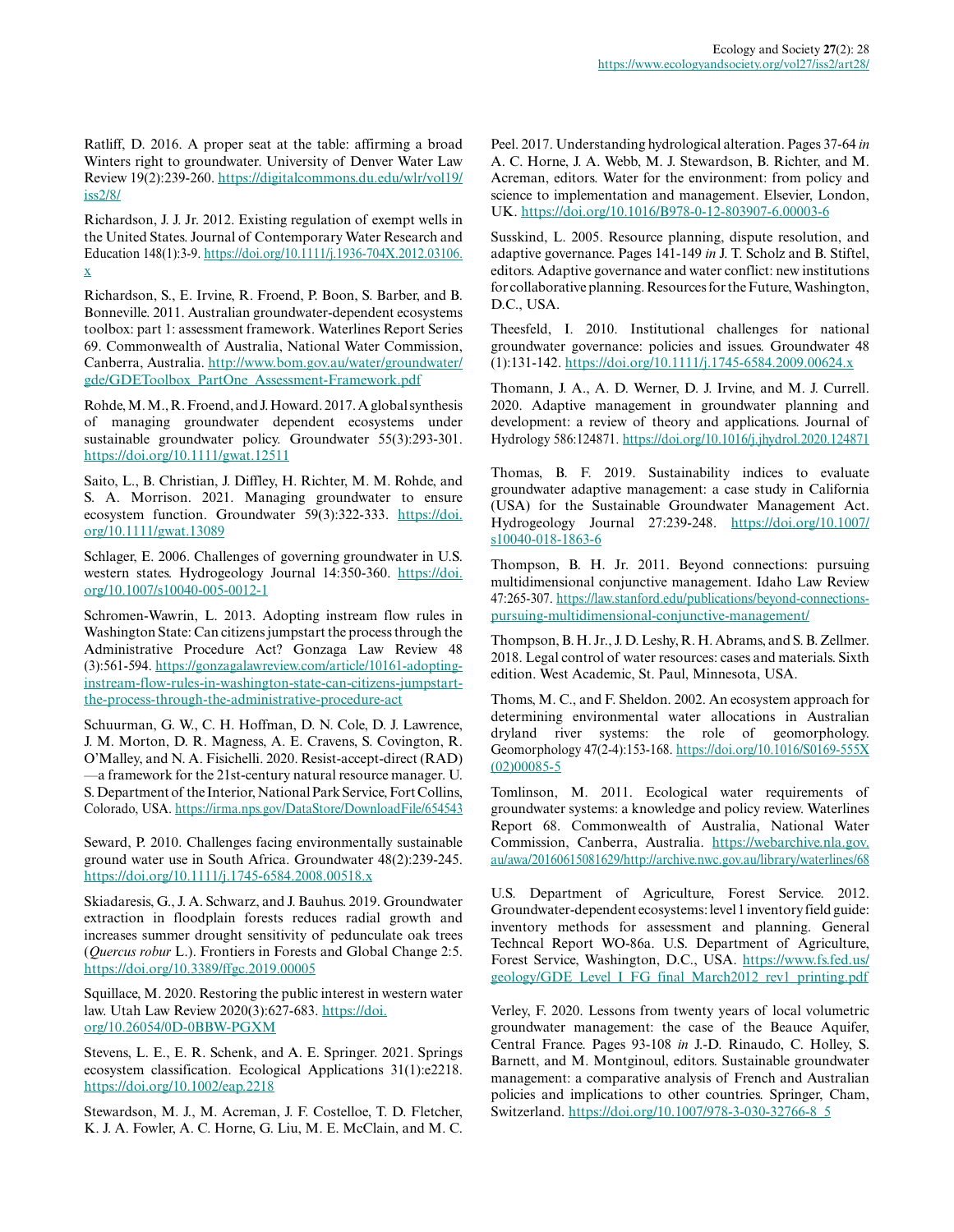Victorian Ombudsman. 2011. Investigation into the Foodbowl Modernisation Project and related matters. Victoria Parliament, Melbourne, Australia. [https://vgls.sdp.sirsidynix.net.au/client/](https://vgls.sdp.sirsidynix.net.au/client/search/asset/1265881) [search/asset/1265881](https://vgls.sdp.sirsidynix.net.au/client/search/asset/1265881)

Wheeler, S., D. Garrick, A. Loch, and H. Bjornlund. 2013. Evaluating water market products to acquire water for the environment in Australia. Land Use Policy 30(1):427-436. [https://](https://doi.org/10.1016/j.landusepol.2012.04.004) [doi.org/10.1016/j.landusepol.2012.04.004](https://doi.org/10.1016/j.landusepol.2012.04.004)

Womble, P., D. Perrone, S. Jasechko, R. L. Nelson, L. F. Szeptycki, R. T. Anderson, and S. M. Gorelick. 2018. Indigenous communities, groundwater opportunities. Science 361:453-455. <https://doi.org/10.1126/science.aat6041>

Woods, R., I. Woods, and J. A. Fitzsimons. 2022. Water and land justice for Indigenous communities in the Lowbidgee floodplain of the Murray-Darling Basin, Australia. International Journal of Water Resources Development 38(1):64-79. [https://doi.](https://doi.org/10.1080/07900627.2020.1867520) [org/10.1080/07900627.2020.1867520](https://doi.org/10.1080/07900627.2020.1867520) 

Yang, X., and J. Liu. 2020. Assessment and valuation of groundwater ecosystem services: a case study of Handan City, China. Water 12(5):1455-1455.<https://doi.org/10.3390/w12051455>

Ziemer, L., T. Hawkes, M. Bryan, and K. Rechkoff. 2020. How the West is won: advancing water law for watershed health. Public Land and Resources Law Review 42:81-94. [https://scholarworks.](https://scholarworks.umt.edu/plrlr/vol42/iss1/7/) [umt.edu/plrlr/vol42/iss1/7/](https://scholarworks.umt.edu/plrlr/vol42/iss1/7/)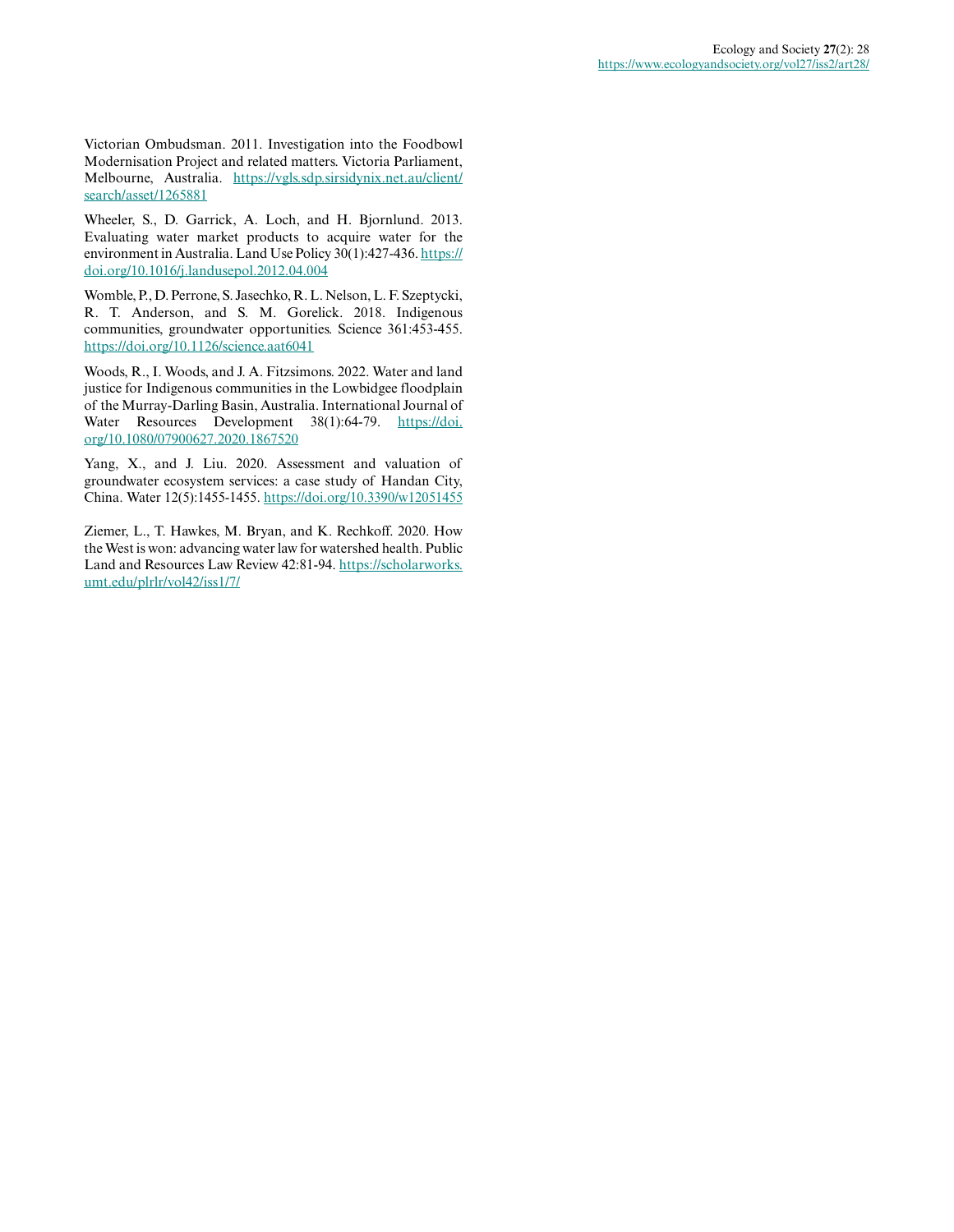# **APPENDIX: CASE STUDY: ACID WETLANDS VS DRY TAPS IN VICTORIA, AUSTRALIA**

To illustrate the challenges and benefits of environmental groundwater rights in a real-world context, this appendix presents a case study of a current controversy over the effects of groundwater pumping on GDEs in Victoria, Australia. The surrounding jurisdictional circumstances of the case study make groundwater environmental rights plausible, requiring a smaller step away from existing approaches than in other places. Victoria has an established statutory entity for holding environmental water, legal frameworks for environmental surface water rights are well developed, GDEs are formally recognized as important and rules-based protections for GDEs already exist in the jurisdiction. Australia is recognized to have the world's most comprehensive policy protections for GDEs, and the paradigm for protecting GDEs already promotes an iterative adaptive management framework (Rohde et al. 2017).

The events central to this case help illustrate important challenges noted above: links between groundwater quantity and quality and between groundwater and surface water; and protections for 'regular' GDEs that do not benefit from special status as habitat for endangered species, or a national park or other protective mechanism. The events also have high political salience, pitting municipal groundwater use in a large regional city against wetlands, streams and a major river — and their dependent irrigators — that have suffered from contamination with acidic water and heavy metals connected to municipal groundwater use.

# **Existing governance framework for water in Victoria**

As in other Australian states, water in Victoria is owned by the Crown, which may authorize a person to use that water under an administrative licensing system (Gardner et al. 2018). Legislation provides for groundwater pumping to be authorized mainly using renewable 15 year, volumetric 'take and use' licenses (sections 51, 56, *Water Act 1989* (Vic) ('Water Act')). Licenses are usually issued by a delegate of the Water Minister, being the regionally-based water corporations that also provide revenue-raising rural water services in addition to carrying out regulatory functions with the objective of environmental protection. This creates the theoretical potential for conflicts of interest. A license is associated with a particular parcel of land, and license conditions may specify the purposes of use (section 56, Water Act). When considering an application for a take and use license, the delegate of the Water Minister must ensure that aggregate extractions from a basin do not exceed an aggregate cap on pumping known as a 'permissible consumptive volume' for the basin (Minister for Water 2014). The delegate must also consider potential effects on 'high-value' GDEs using a risk assessment approach (Minister for Environment 2015). However, this approach may not apply to areas that have a statutory or informal 'local' management plan in place and only applies to narrow categories of 'high value' GDEs that tend to reflect a surface water focus (e.g. Ramsar wetlands, areas prioritized by waterway managers) (Minister for Environment 2015). Some management plans apply binding rules-based protections for GDEs, such as pumping restrictions near rivers or permissible consumptive volumes (section 22A, Water Act), but may rely heavily on assumptions about GDEs from remotely sensed data, and simply note that further investigation of GDEs is required (Goulburn-Murray Water 2012a). Most do not manage surface water and groundwater together, though there is one notable exception in the state's north (Goulburn-Murray Water 2012b).

Surface water is managed differently to groundwater across much of the state. In unregulated surface water systems (those without significant on-stream storages), the same take-and-use licenses apply as for groundwater. In regulated systems, surface water rights are disaggregated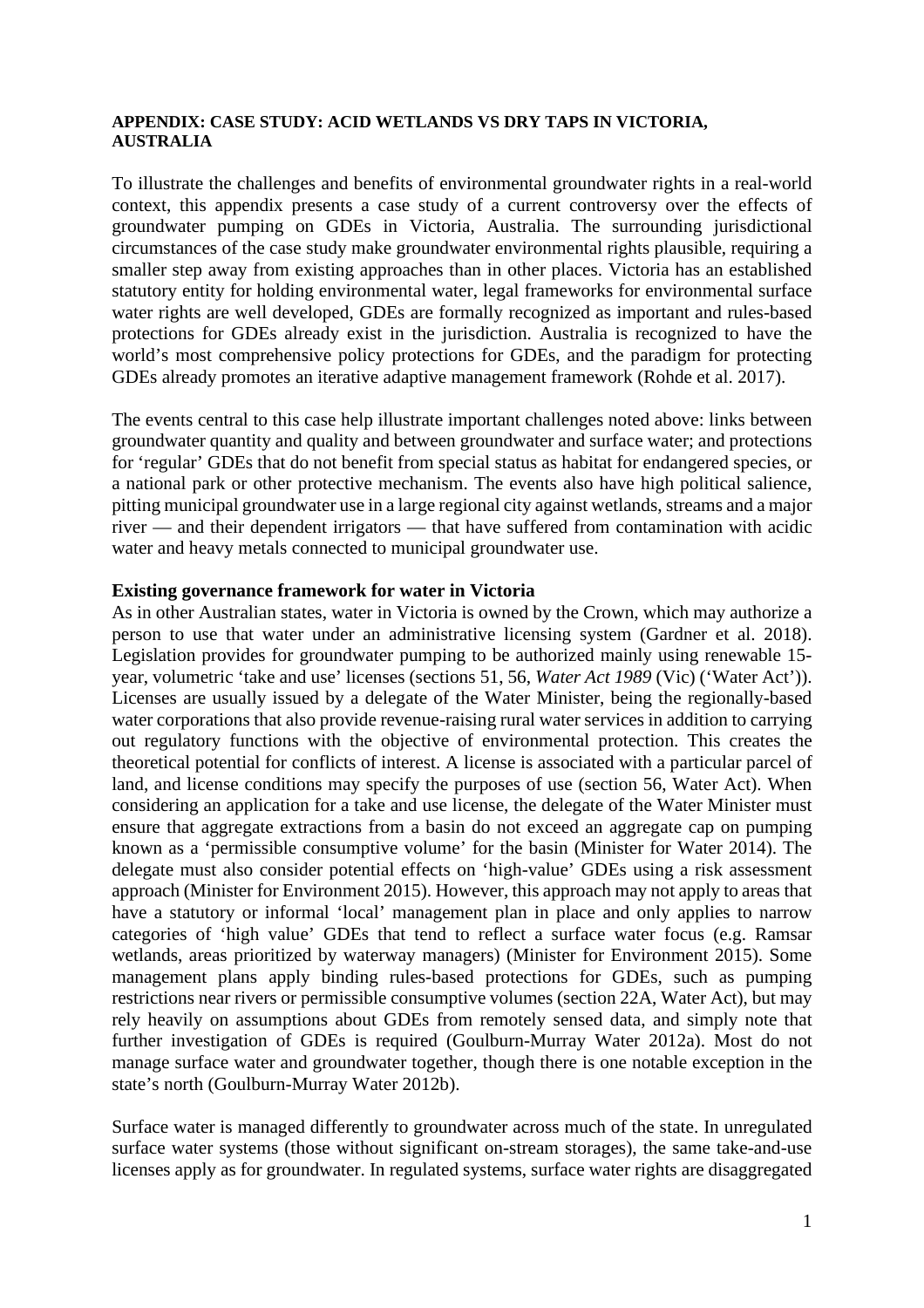into three types of entitlements that relate to a share of the delivery capacity of a system, a share of the volume of water available in the system, and authorization to use the water on a specific parcel of land (State of Victoria 2016) (for convenience, 'surface water rights'). An independent, expertise-based state agency, the Victorian Environmental Water Holder, holds surface water rights and actively manages the rights in conjunction with local entities and Aboriginal Traditional Owners to ensure that highly valued wetlands and rivers receive environmentally optimal flows (State of Victoria 2016:, Part 3AA Water Act).

# **Governance in relation to groundwater in the Otways**

Pursuant to a take and use license issued in 2004 (groundwater license No: BEE032496), a state-owned water supplier for the large regional city of Geelong, Barwon Water, operated the Barwon Downs borefield primarily as a drought reserve. Evidence collected since 1999 suggested that pumping was dewatering the hydrologically connected Boundary Creek and a groundwater-dependent wetland known as the Yeodene (Big) Swamp (Barwon Water 2020). This caused soils to oxidize and acidify in the Big Swamp, leading to discharges of acidic water (pH < 4) and mobilizing metals during wetter periods downstream into Boundary Creek, which landholders use for stock watering. This, in turn, triggered significant fish kills and impacted a significant river downstream, the Barwon River (Barwon Water 2020). Other activities also contributed to dewatering the wetlands, for example, fire control works that diverted surface flows, a generally drying climate and the apparently inadvertent non-compliance of the owner of an upstream on-stream private dam to re-release flows released by Barwon Water to supplement river flows to counter the potential for groundwater pumping to dewater the catchment (Barwon Water 2020). An active local farmers' and residents' group, Land and Water Resources Otway Catchment ('LAWROC'), has been involved in lobbying to stop the pumping for decades.

The situation came to a head when Victoria's Water Minister, who has supervisory control over waters in the state, issued an emergency order in September 2018 (under section 78, Water Act) to prevent further pumping, except for emergency and maintenance purposes, and formulate a remediation plan (Southern Rural Water 2018). Remediation will involve the 'continual wetting of Big Swamp through controlled release of water to Boundary Creek and the installation of hydraulic barriers to maintain surface water flows and groundwater levels within Big Swamp' (Barwon Water 2020:2). The protective force of the emergency order was supplemented by a rules-based constraint on increased pumping from the aquifer in the form of amendments to the permissible consumptive volume. This capped extractions at current levels, precluding resumption of municipal pumping (Minister for Water 2019). The underlying groundwater take and use license has since expired, and Barwon Water withdrew a license renewal application (Barwon Water 2019), but has not ruled out applying for another in the future, since it is concerned about secure water supplies for Geelong in future droughts.

The existing rule-based legal mechanisms that protect the Big Swamp and its hydrologically connected streams have notable weaknesses. The emergency Ministerial order is temporary, and though it requires remediation of the damaged GDEs, there is no requirement for transparency or public participation, nor quantified requirements for protection: the required remediation is described broadly as 'controls and actions that could be practicably carried out to achieve improved environmental outcomes' (Southern Rural Water 2018:[2.3]). The order provides for a secondary management plan that also omits any requirement for public consultation. Though consultation is taking place as a voluntary matter in practice, the community, the Minister's delegate and Barwon Water disagree about the fundamental matters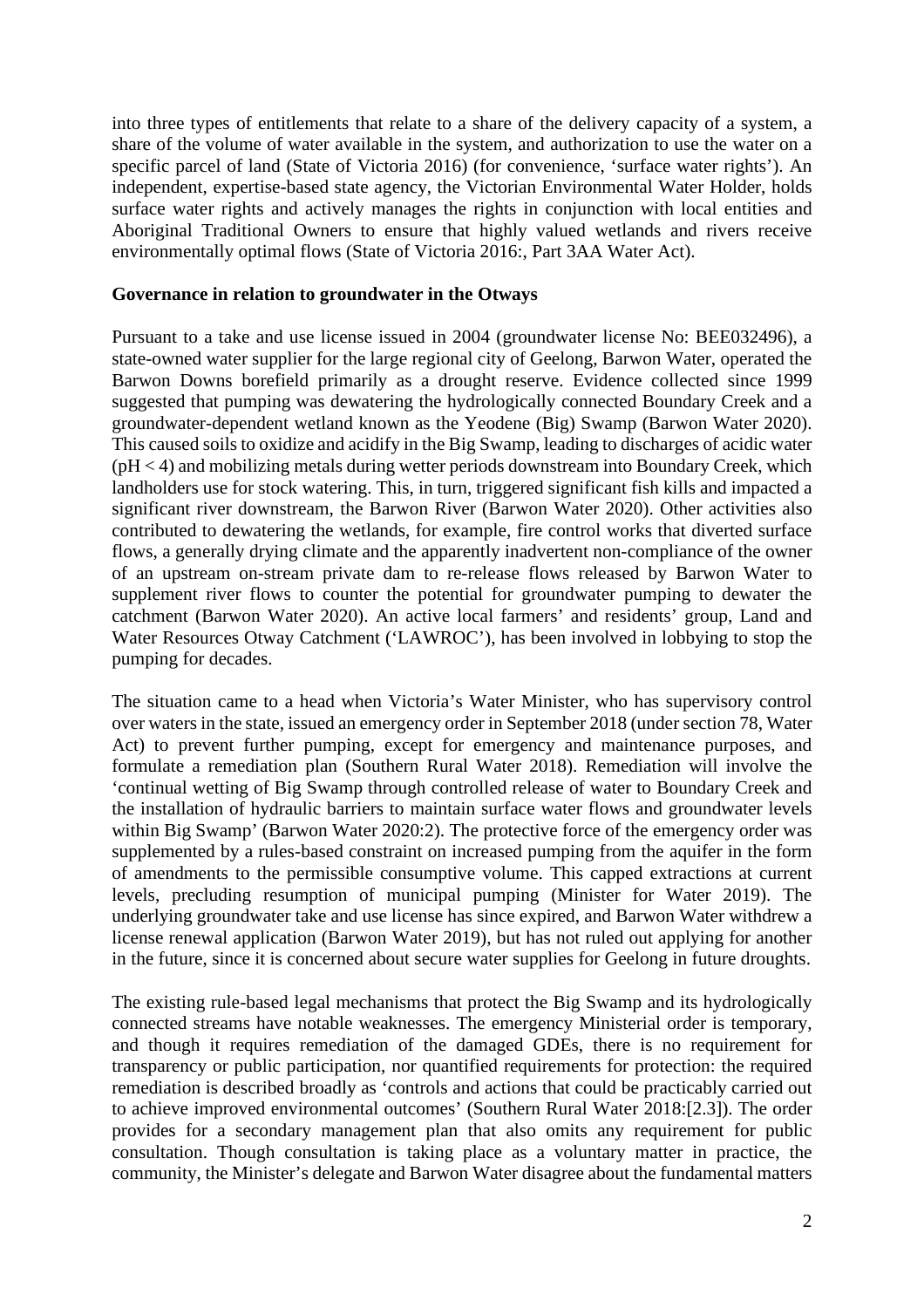of exactly what needs to be protected, and to what extent, and whether environmentally damaging municipal pumping should be allowed in the case of future drought (Barwon Water 2020).

The rules-based permissible consumptive volume caps the aggregate level of extraction, thereby constraining the grant of groundwater licenses. It is not a direct goal for protecting any specific GDEs, does not require review, does not provide for any adaptive approach, and can be altered or revoked by Ministerial order without any community consultation or scientific justification (section 22A Water Act).

# **What would a groundwater environmental right look like and what benefits would it have?**

In the context of this case study, the Victorian Environmental Water Holder could be granted a groundwater license to the remaining volume of water in the aquifer supporting the GDEs of concern, or a right to enforce a certain groundwater level at the relevant locations at risk of forming acid-sulphate soils, as a form of environmental groundwater right. This would offer the potential to coordinate with existing environmental surface water rights, more sustainable resourcing, and better responsiveness to new information. The Victorian Environmental Water Holder, which collaborates with local catchment management authorities to deliver environmental flows, already holds environmental surface water rights to the Barwon River (WSE000032 and WSE0260002: Minister for Water 2013, 2018), which was affected by acid pollution. Holding rights over groundwater that discharges to this river could also provide scope for coordination with surface water rights intended to benefit the same body of water. There may also be potential to grant a license to an Aboriginal entity, responding to calls for greater Aboriginal Traditional Owner involvement in environmental water decision-making and in groundwater in Victoria (O'Donnell et al 2021), though there appears to have been no investigation of this option in the context of the Big Swamp. This approach would help avoid the potential for past problems of insecurity of environmental water held by the Victorian Environmental Water Holder in the form of rights, during drought (O'Donnell 2012).

Protecting the relevant GDEs has so far fallen to LAWROC, a single NGO with few resources and predominantly older members. The involvement of the Victorian Environmental Water Holder as an independent agency could institutionalize and make permanent advocacy for the affected GDEs. This is particularly important in light of multiple claims about contributions to the problem (pumping for municipal purposes, peat fire control works, and non-compliance of the upstream dam owner with passing flow rules), which raises the possibility that disputes over attributing blame obstruct efforts to reach GDE-focused solutions. The potential for conflicting incentives between revenue raising (i.e. permitting new pumping) and environmental protection (i.e. restraining new pumping) in the Minister's delegate also supports the involvement of an independent entity.

Institutionalizing protection for the GDEs would help with data gathering and stewardship in the longer term, noting that significant scientific investment in understanding the groundwater dependence of the GDEs (by the water authority) only happened after environmental damage was catastrophic, and now may require decades to remediate (Barwon Water 2020). Public trust in scientific data about groundwater can be low more generally, since groundwater modelling is often perceived to involve 'black box' models, possibly to an even greater extent than surface water (Voss 2011, Moran 2016, Middlemis et al. 2019). An independent voice could also help to increase public trust in the science underlying actions to protect Big Swamp